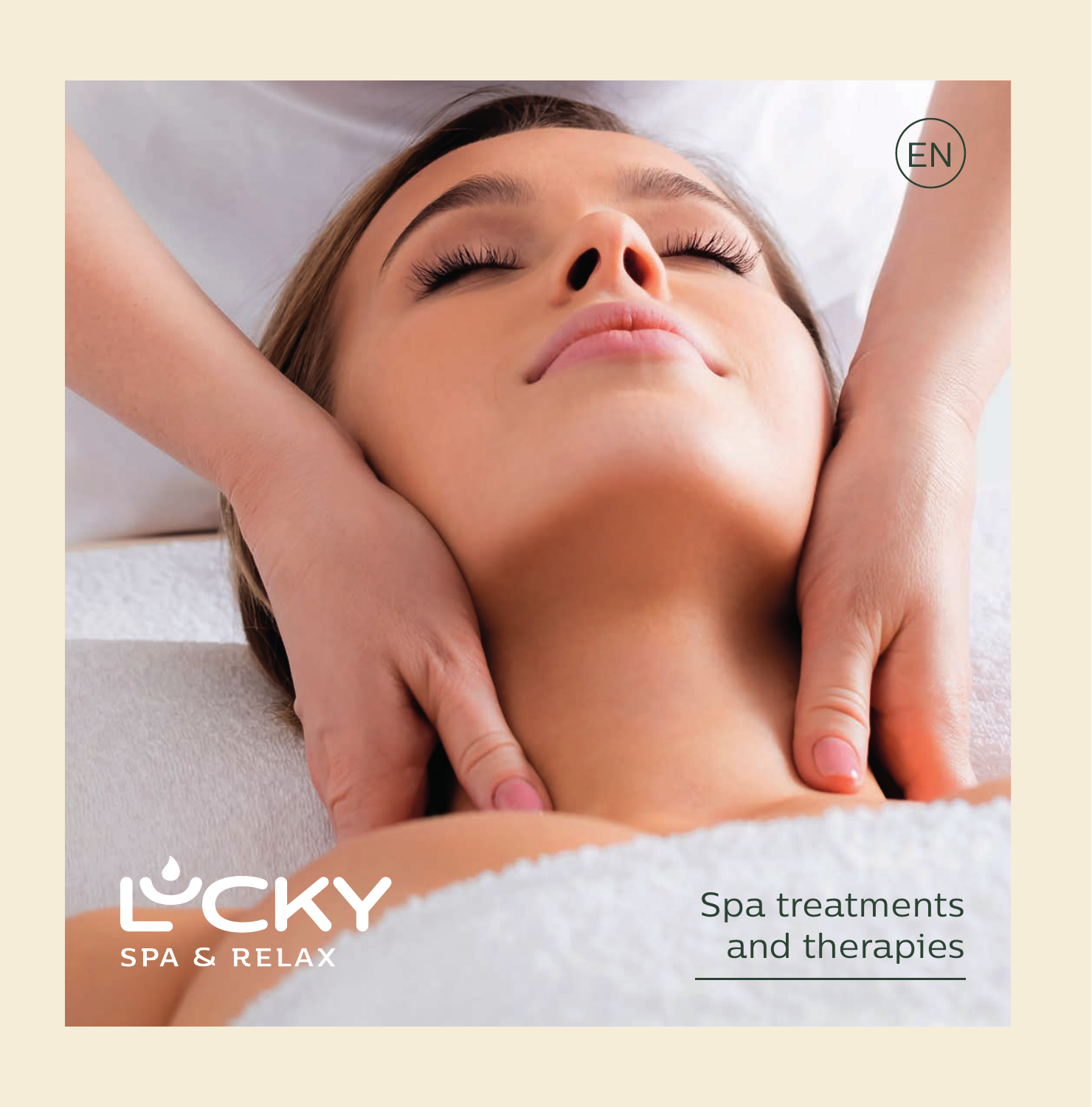FULL BODY MASSAGES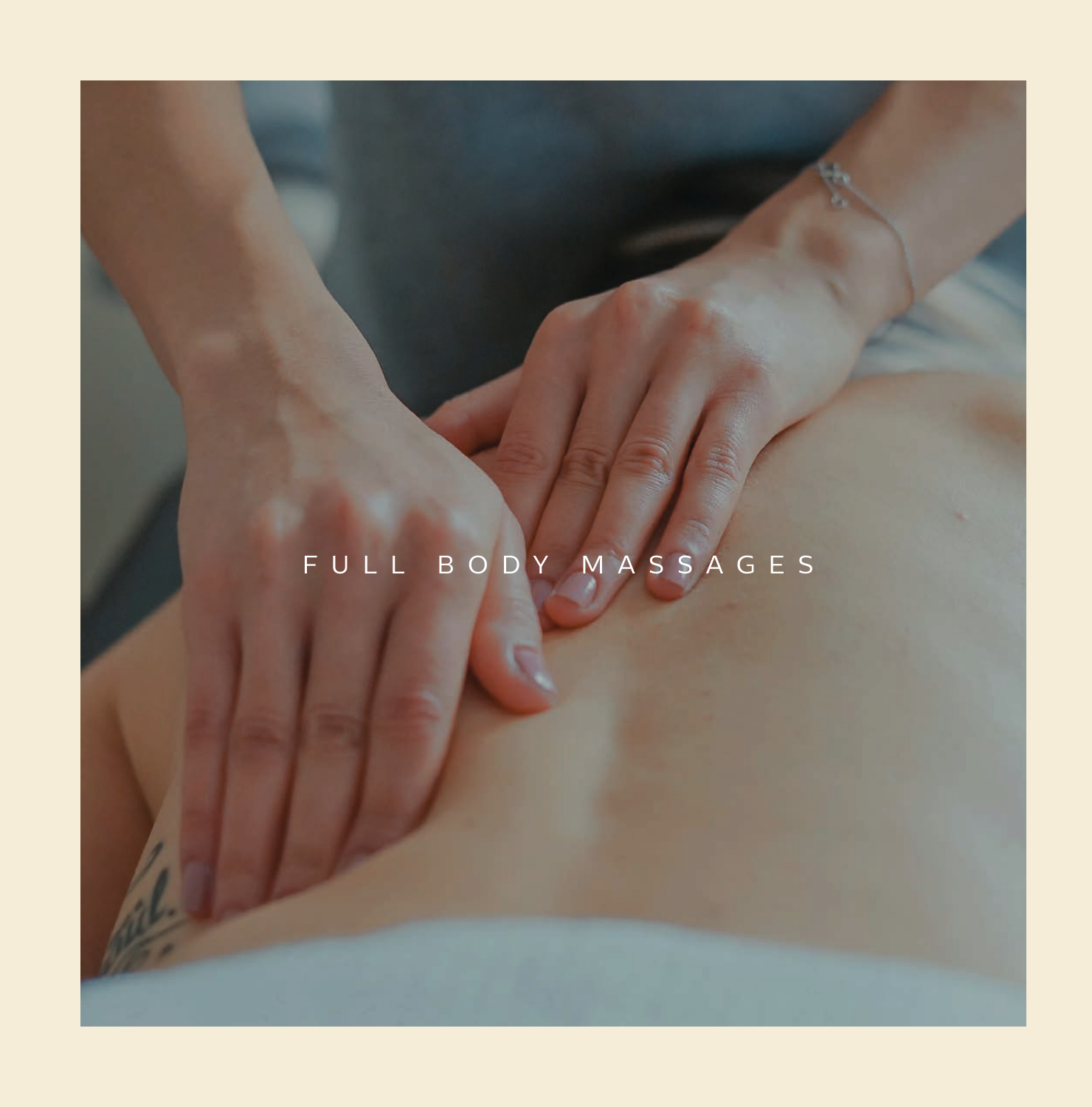## **FULL BODY MASSAGES**

| <b>CLASSIC MASSAGE</b>                                             | <b>RGN</b> |
|--------------------------------------------------------------------|------------|
| Prophylactic massage, which removes the accumulated fatigue        |            |
| on the whole body, relaxes muscles, strengthens blood circulation, |            |
| improves the activity of the lymphatic and nervous systems.        |            |
|                                                                    |            |

#### CLASSIC MASSAGE + THERAPY WITH THERAGUN, USA*.*

*A combination of classic massage techniques and the high-tech*  vibrating device Theragun, which uses three principles to "speak" *the language of your body.*

*Professional percussion (shock) therapy is a combination of 16 mm amplitude, frequency and torque. This triad relieves pain, improves movement and aids recovery.*

#### DEEP TISSUE MASSAGE

*Massage, which uses various massage techniques that cause beneficial changes in the body, such as eliminating inflammatory processes and strengthening blood circulation.*

#### AROMA MASSAGE

*Aromatherapy procedure that combines the healing power of massage and the natural therapeutic properties of essential oils that pass through the skin directly into the circulatory system.*

BGN 110/50 min.

BGN 120/50 min.

99/50 min.

BGN 110/50 min.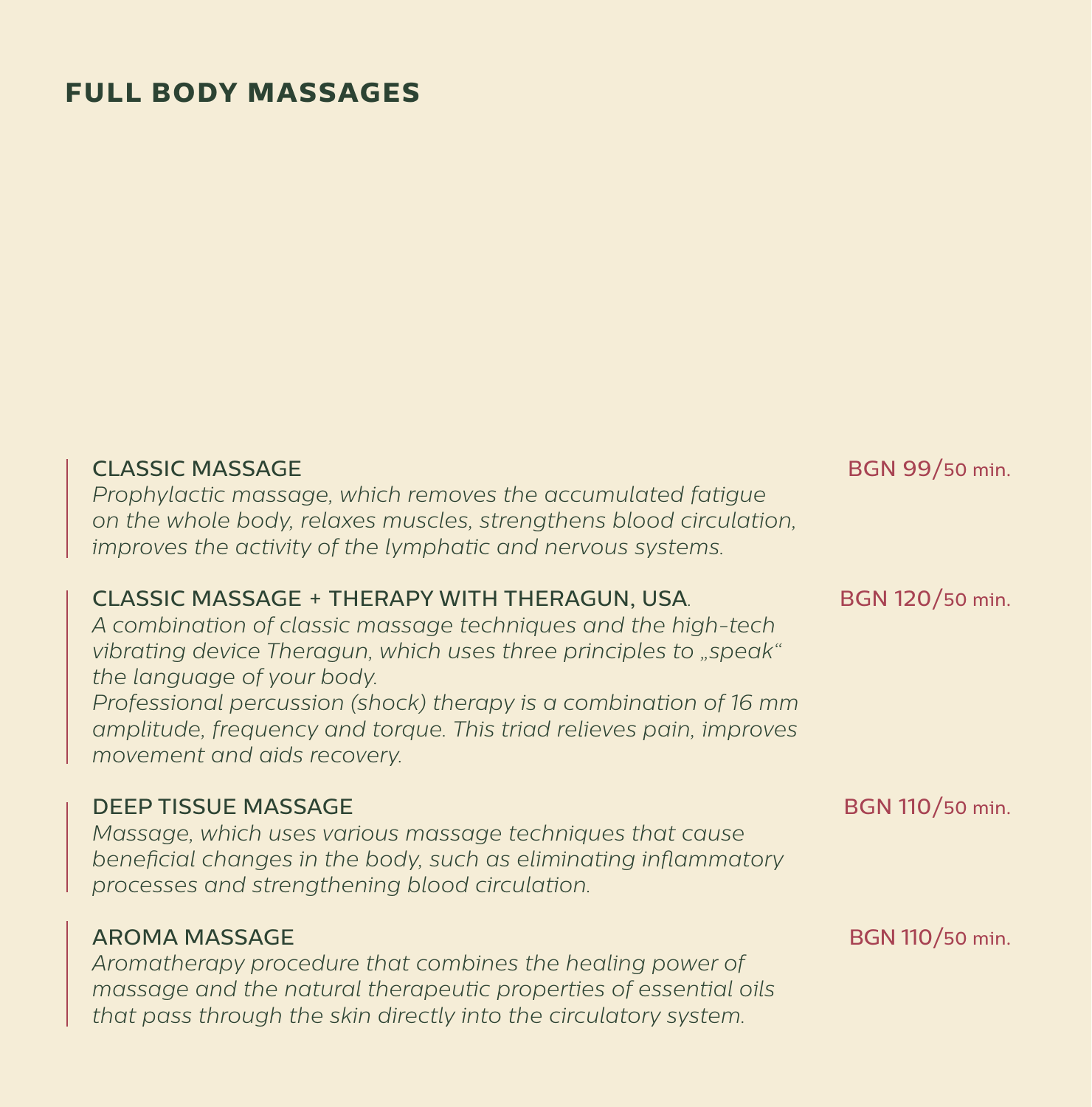## **FULL BODY MASSAGES**

#### AYURVEDIC MASSAGE

*Relaxing massage with detoxifying effect that reduces fatigue, nourishes the heart and tissues, improves sleep, tones muscles, strengthens immunity, strengthens bones and nerves.*

#### MASSAGE WITH VOLCANIC STONES

*Relaxing massage using warm volcanic stones immersed in exotic oils. The combination of deep penetrating heat of the stones,* 

*aromatherapy and traditional techniques for complete massage relieves muscle tension.*

#### ROYAL MASSAGE

*Combines in a perfect experience techniques of lomi-lomi, shiatsu, Thai, classical and Balinese massage. Reduces joint stiffness, relaxes in depth, balances muscle tension.*

#### POWDER MASSAGE

*Massage with healing herbal powder with a deep effect, resembling peeling. Improves metabolic processes and has a reducing effect on adipose tissue.*

BGN 99/50 min.

BGN 140/75 min.

BGN 150/80 min.

BGN 125/50 min.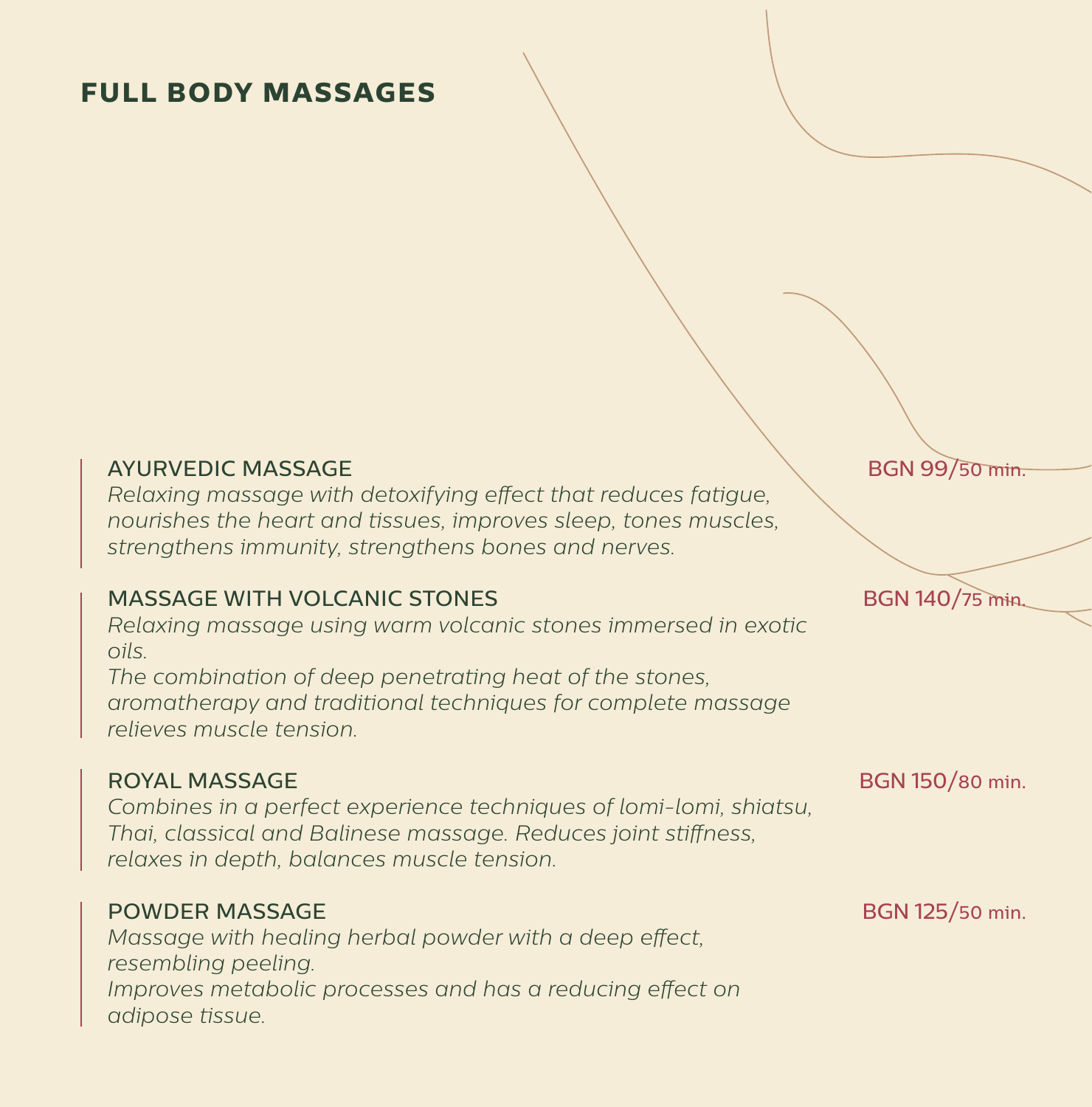## **PARTIAL MASSAGES**

## AFTER SKI STRETCHING

*Technique for quick physical recovery of the legs after skiing and snowboarding.*

FACE AND SCALP

COLLAR MASSAGE

BACK MASSAGE

BACK AND LEG MASSAGE

#### REFLEXOLOGY

*Massage, which uses reflex points to press on the feet in order to restore the balance of the chakras and support the energy flow in the body.*

*It has a positive effect on all organs and systems, activating and harmonizing them.*

BGN 59/25 min.

BGN 55/25 min.

BGN 55/25 min.

BGN 59/25 min.

BGN 65/30 min.

BGN 59/25 min.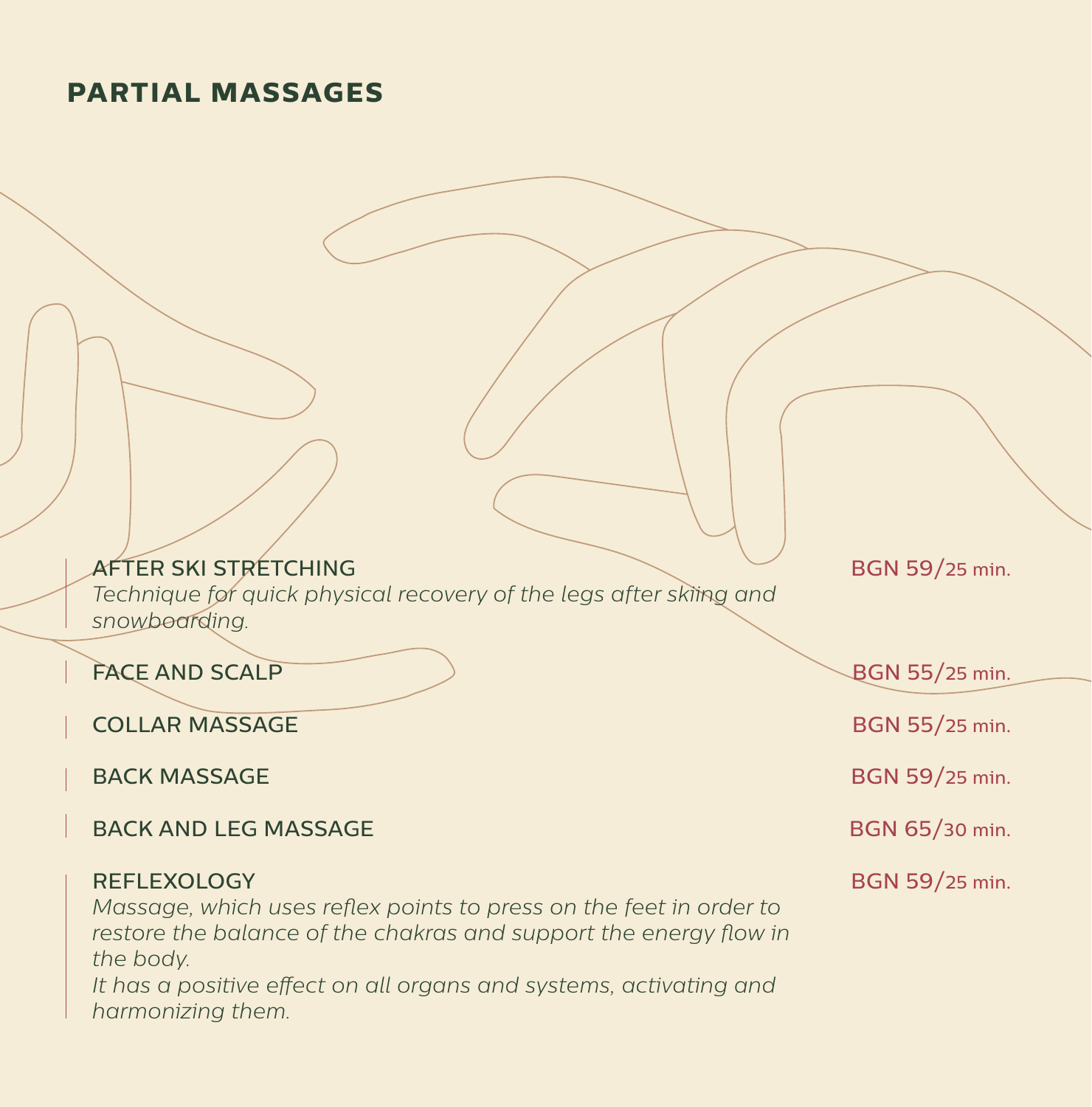## **CHILDREN'S MASSAGES**

#### SEA ADVENTURE

*Relaxing swaying massage and warm sandbags for feet, hands and back.*

#### SWEET DREAM

*Full body massage, which improves blood circulation, tones muscles and nourishes delicate baby skin.*

#### SHORT HOLIDAY - back massage

*Relaxing massage of the back, arms and scalp.*

#### THE LITTLE PRINCESS

A combination of children's massage, manicure and pedicure.

BGN 49/30 min.

BGN 45/25 min.

BGN 29/15 min

BGN 99/50 min.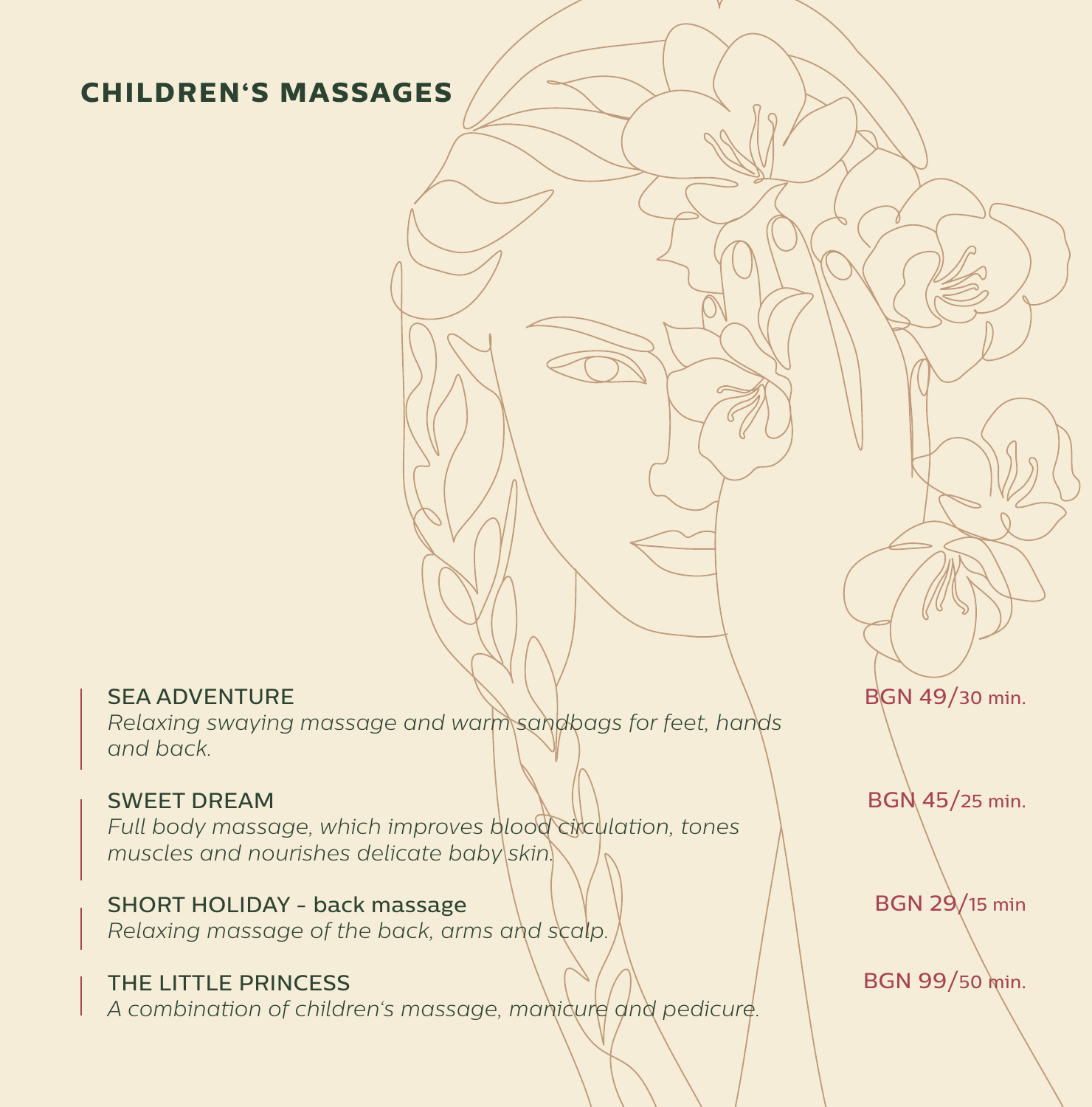## **SPA RITUALS**

#### **RECHARGE**

*Combination of oriental peeling with a bag, classic massage and face mask.*

#### DAMASCENA - BULGARIAN ROSE

*The beneficial effects of rose oil on the body and senses have been known since the time of the Thracians.*

*The modern ritual begins with a gentle peeling of the whole body, which cleanses and revitalizes the skin.*

*It continues with the rejuvenating mask, during which you will feel a surge of new strength. Next is a hydromassage bath for deep hydration with Bulgarian rose and milk - preparation for a relaxing massage that will restore the balance between body and mind, enveloping you with the aroma of the Bulgarian damask rose.*

BGN 140/80 min.

#### BGN 140/90 min.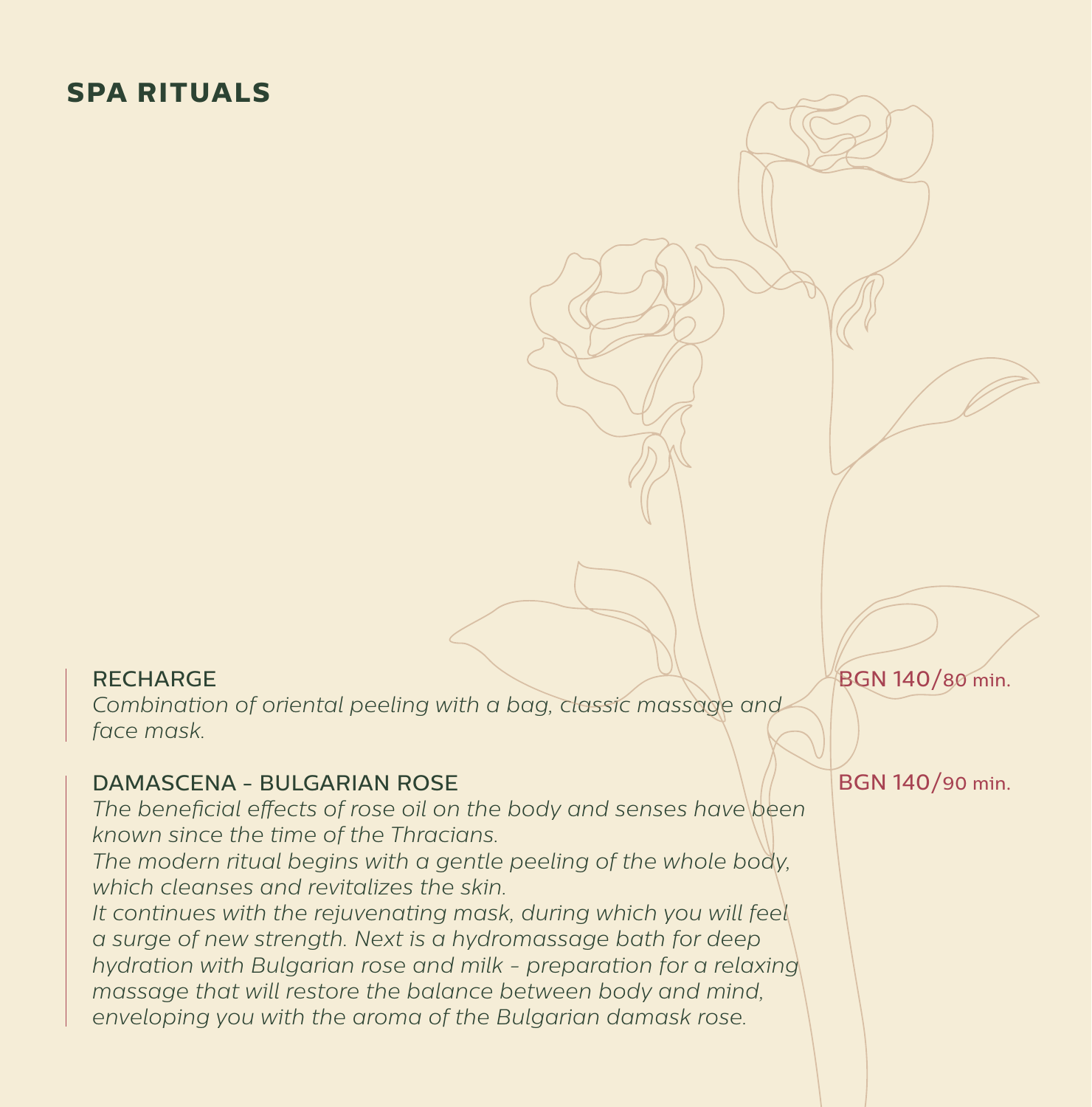## **PROCEDURES IN THE TURKISH BATH (HAMAM)**

#### ORIENTAL PEELING KESE

*Traditional oriental procedure for cleansing the body with a specially made glove of silk threads - bag, after pre-warming and moisturizing the skin in the Turkish bath.*

#### PEELING WITH HONEY AND COFFEE ON THE WHOLE BODY

*An amazing combination of natural coffee, candied honey and herbal oils to achieve silky soft, naturally hydrated, firm and with improved elasticity skin.*

#### ORIENTAL PEELING WITH FOAM MASSAGE

*A great combination of traditional oriental therapy for exfoliating the whole body with a silk glove and a classic massage with aromatic foam from natural soaps.*

#### ORIENTAL FAIRY TALE

*A magical exotic experience, including an authentic oriental peeling (bag), followed by a relaxing aromatic foam massage with natural soaps and finally - a mask with algae for face and body for complete detox, cleansing and deep nourishment of the skin.*

BGN 72/25 min.

**BGN 82/25 min.** 

BGN 149/55 min.

BGN 195/90 min.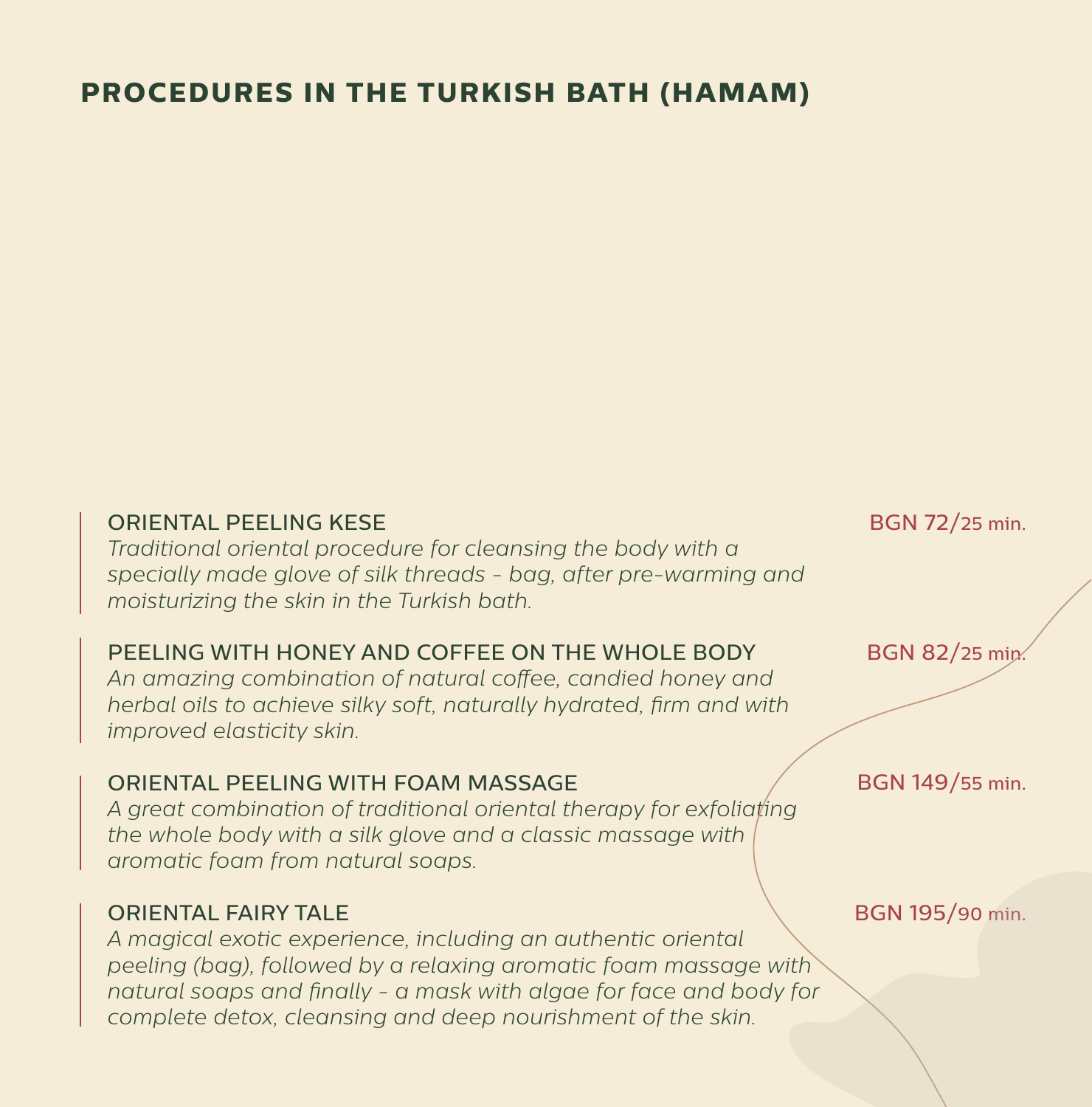## **ANTI-CELLULITE AND WEIGHT LOSSING PROCEDURES**

#### RADIOFREQUENCY BODY LIFTING (ONE ZONE OF CHOICE)

*An innovative method for body modeling. An effective procedure using low-frequency radio waves, which remove fat deposits through the epidermis without heating it, and activate its action in the layers of the dermis. The thermal effect restores the synthesis of elastin and collagen, speeds up metabolism, improves skin tone and helps eliminate cellulite.*

## RADIOFREQUENCY BODY LIFTING (5 ZONES OF CHOICE)

#### ANTI-CELLULITE MASSAGE

*Massage of a problem area, combining deeply affecting techniques. They are aimed at reducing the volume and amount of accumulated subcutaneous adipose tissue.*

*Drainage techniques are also used to reduce fluid retention in the cell and intercellular space.*

#### PACKAGE 5 ANTI-CELLULITE MASSAGES

BGN 69/30 min.

BGN 69/40 min.

BGN 276

BGN 276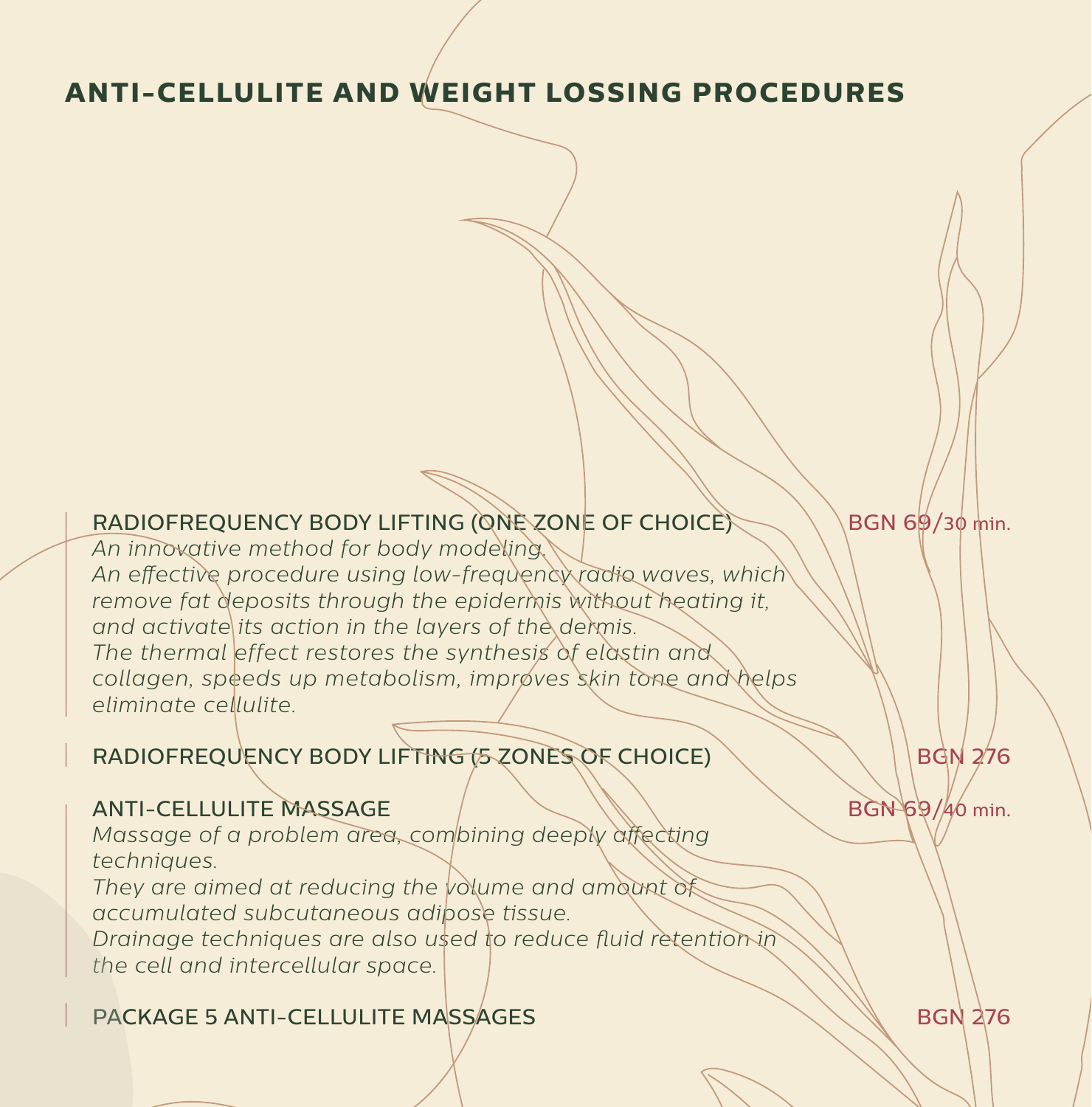## **BODY THERAPIES: THALGO – FRANCE**

#### THE MAGIC OF INDIA *Exfoliation with melting peeling - a combination of Indian red algae, Ayurvedic oils, ginger, sugar and sea salts.* EXOTIC ISLAND *Vanilla and tiara scented cleansing procedure. The exfoliating mixture is a fine combination of crushed coconut shells and white Bora Bora sand mixed with nourishing exotic oils.* INDOSEAN *A harmonizing spa ritual inspired by Ayurveda. It combines marma therapy to balance energy points and yoga techniques to achieve a balance between body and mind. The spa ritual begins with an aromatic effervescent bath, which hydrates the skin and envelops it in a gentle fragrance. This is followed by exfoliation with sea salt, sugar and ginger in combination with Ayurvedic oils. Ayurvedic massage is performed with harmonizing movements and aromatic sesame oil with coriander, cypress, sage and sandalwood.* POLYNESIA BGN 65/30 min. BGN 65/30 min. BGN 175/90 min.

#### *A relaxing spa ritual that includes exfoliation with white sand from Bora Bora, sea salts and coconut shells, a sea lagoon bath, an exotic lomi-lomi massage, followed by a massage with warm sandbags.*

BGN 150/90 min.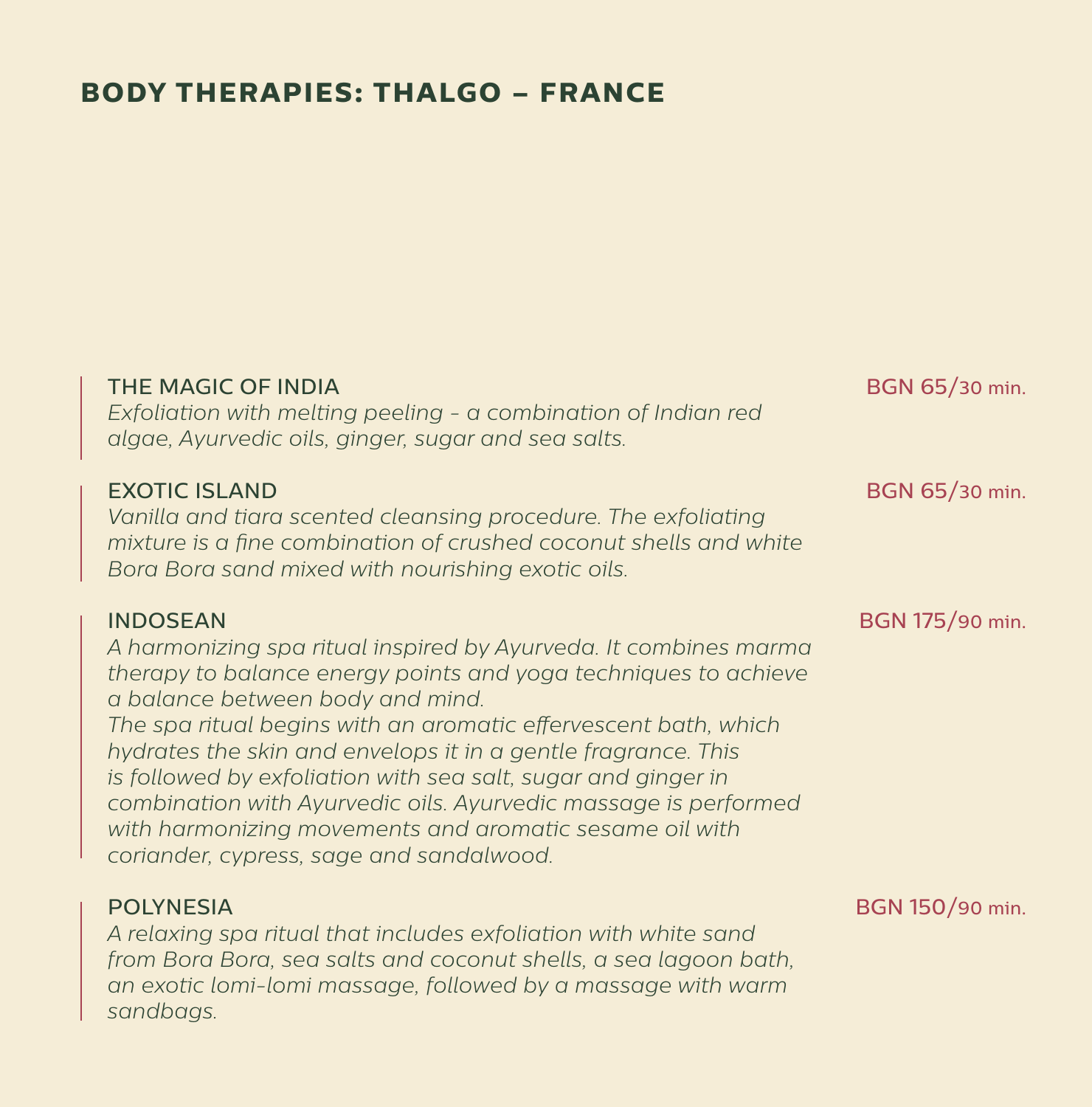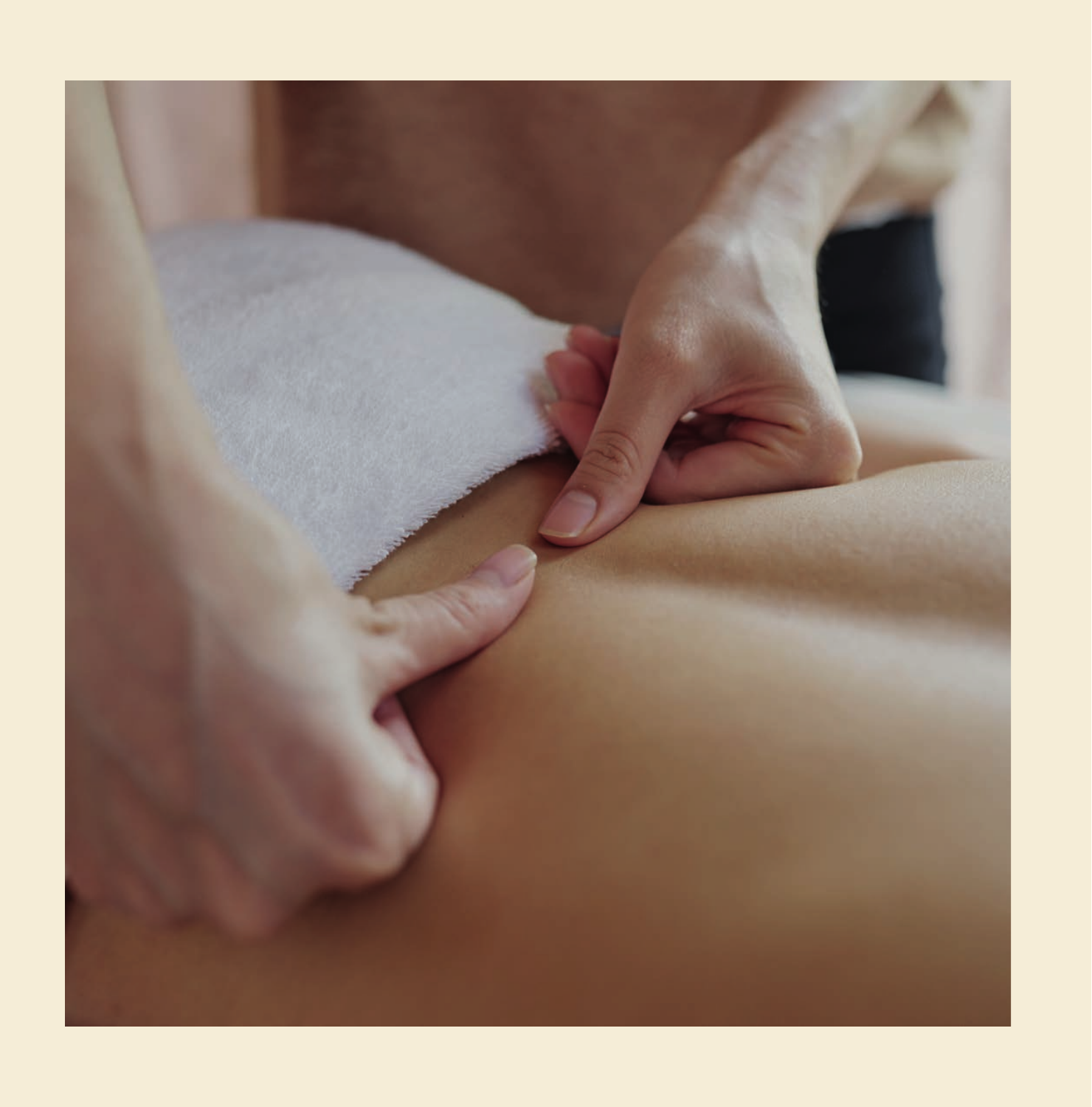## **HYDROMASSAGE THERAPIES IN A PROFESSIONAL BATH**

#### INTENSIVE RELAXING MASSAGE

*A memorable relaxing experience in an aromatic hot tub with a built-in system of nozzles that create water jets, massaging the body with different strength and at different angles.*

#### INTENSIVE LYMPHATIC MASSAGE

*The special aromatic bath with intensive lymphatic massage creates a feeling of lightness and perfection. The massage is expressed in the sequential inclusion of water jets in four zones, starting from the legs and ending with the upper body. For the final - caressing pearl massage.*

#### ANTI-CELLULITE TANGENTIAL MASSAGE

*Tangential massage is an extremely effective method for breaking down cellulite.*

*The heat of the water, directed under pressure to the problem areas, has a deep effect on the toxins accumulated around the fat deposits, and helps to break down cellulite and smooth the skin. Finishes with a gentle pearl massage.*

BGN 39/20 min.

BGN 45/25 min.

BGN 45/25 min.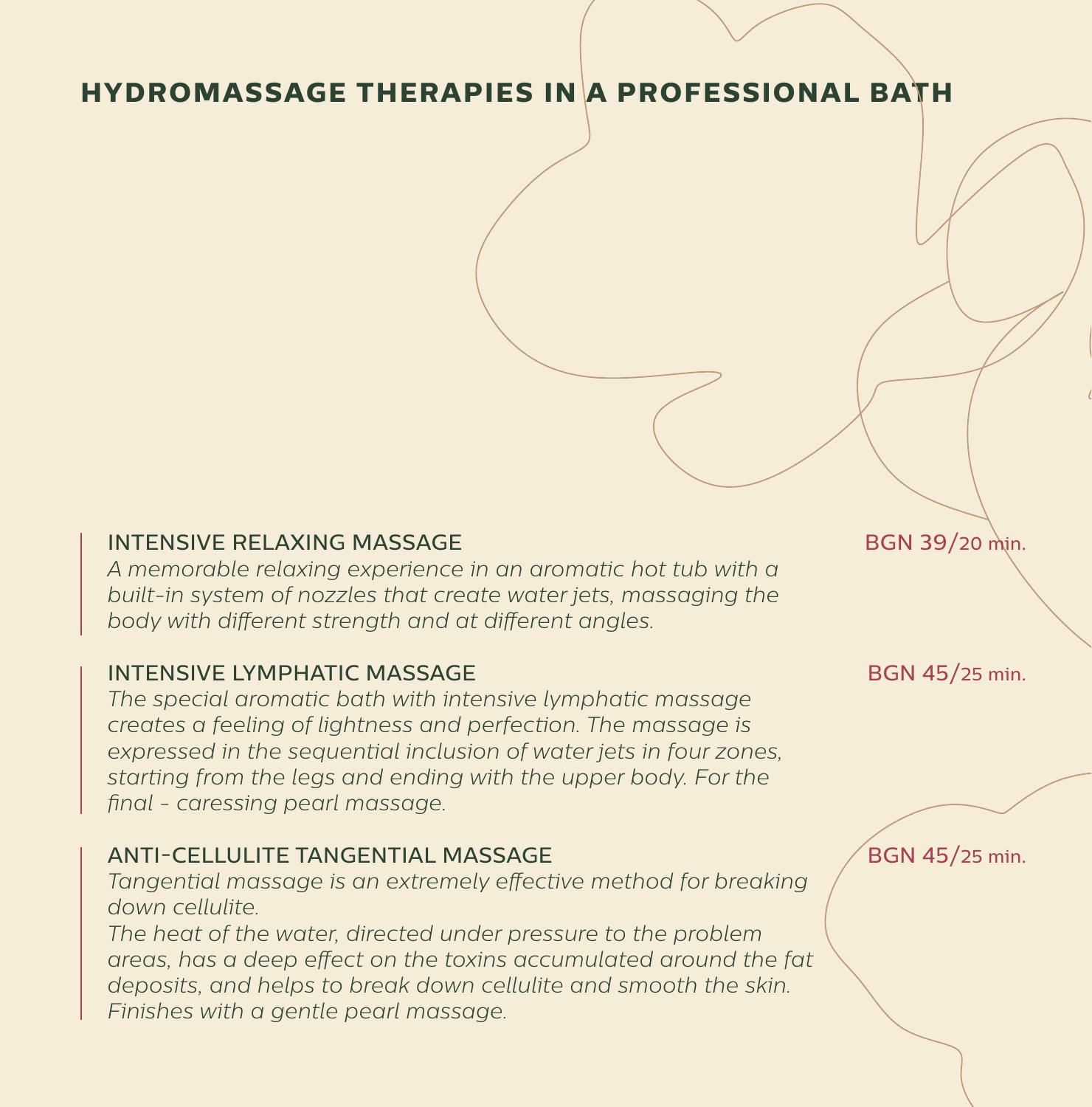## **DETOX THERAPY WITH** *AEMOTIO* **WATER BED**

MANUAL VICHY SHOWER MASSAGE */massage, chromotherapy/ Relax on a comfortable water bed, feeling the light boost of the "sea" waves, while the gentle and warm water jets of the Vichy shower caress your skin.*

*The pleasure is complemented by a soothing hand massage. This is one of the best hydrotherapeutic massage procedures with a relaxing and anti-stress effect.*

#### WRAPPING WITH MICRONIZED ALGAE

*/steam bath, thalassotherapy, chromotherapy and Vichy shower/ The body is wrapped in a mask of 100% natural algae, followed by a steam bath and hand massage under a Vichy shower. The* therapy has a deep draining and detoxifying effect, helping to/eliminate toxins in the body, prevents water retention and *promotes weight loss.*

*A real tonic effect on the whole body that will help you achieve the desired shape.*

BGN 115/55 min.

BGN 115/55 min.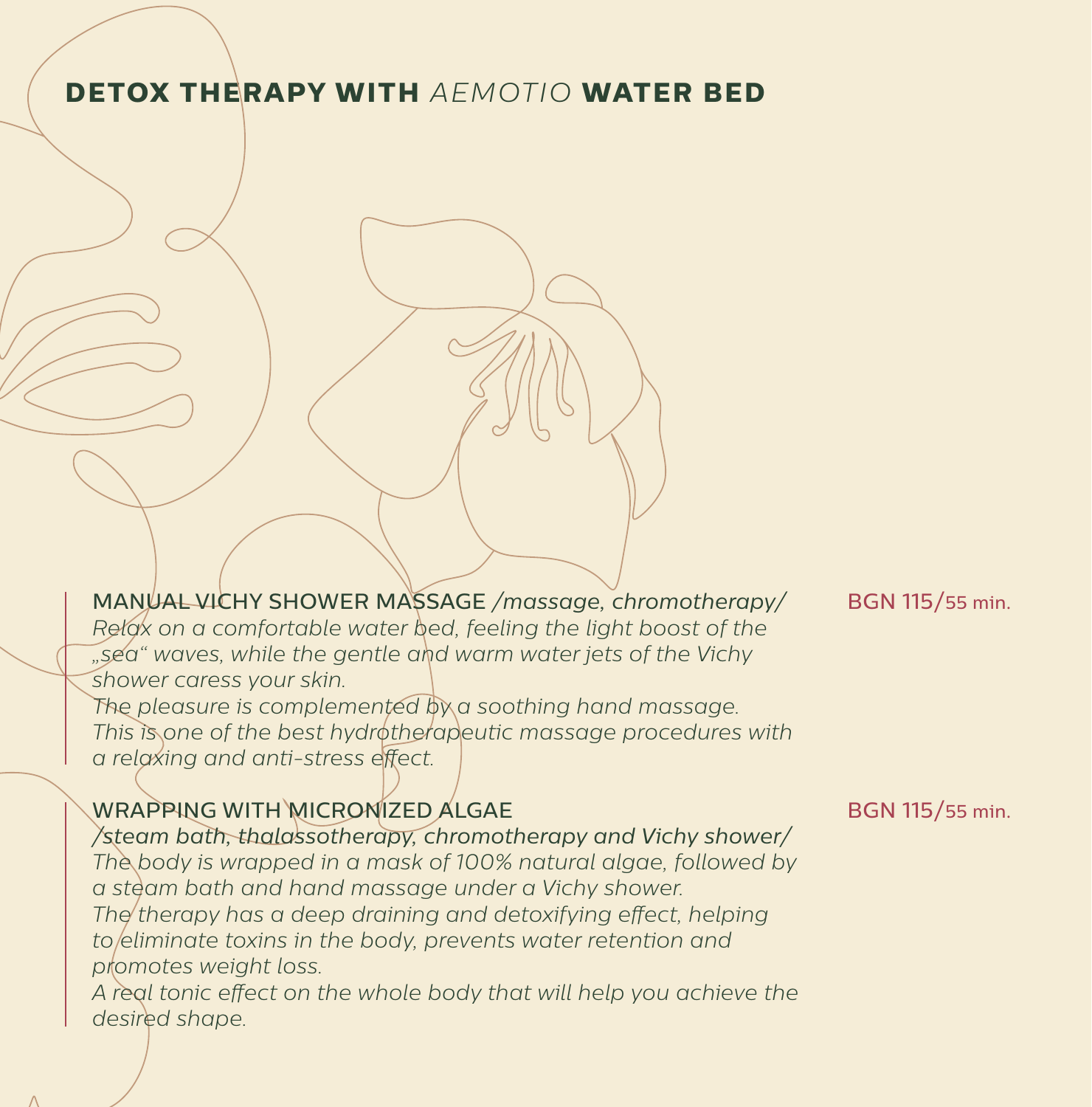## **DETOX THERAPY WITH** *AEMOTIO* **WATER BED**

WRAPPING WITH DEAD SEA MUD AND EXFOLIATION WITH SEA SALTS */steam bath, exfoliation, mud therapy, chromotherapy and Vichy shower/*

*The body is covered with mud collected from the shores of the Dead Sea, then gently wrapped around the steam bath. This is followed by exfoliation with sea salts, and finally - a relaxing effect of Vichy shower.*

*The therapy cleans pores, removes oily secretions from the skin and is an excellent tool for dealing with eczema, pimples and inflammation.*

*High efficiency in the fight against cellulite.*

#### WRAPPING WITH HEALING PEAT MUD

*/steam bath, mud therapy, therapeutic body massage / Application of the whole body with warmed healing mud, which absorbs toxins and has a strong detoxifying effect. Healing peat mud has anti-inflammatory, analgesic and immunostimulatory effects; improves blood circulation, activates metabolism and strengthens the bone system.*

BGN 120/55 min.

BGN 140/55 min.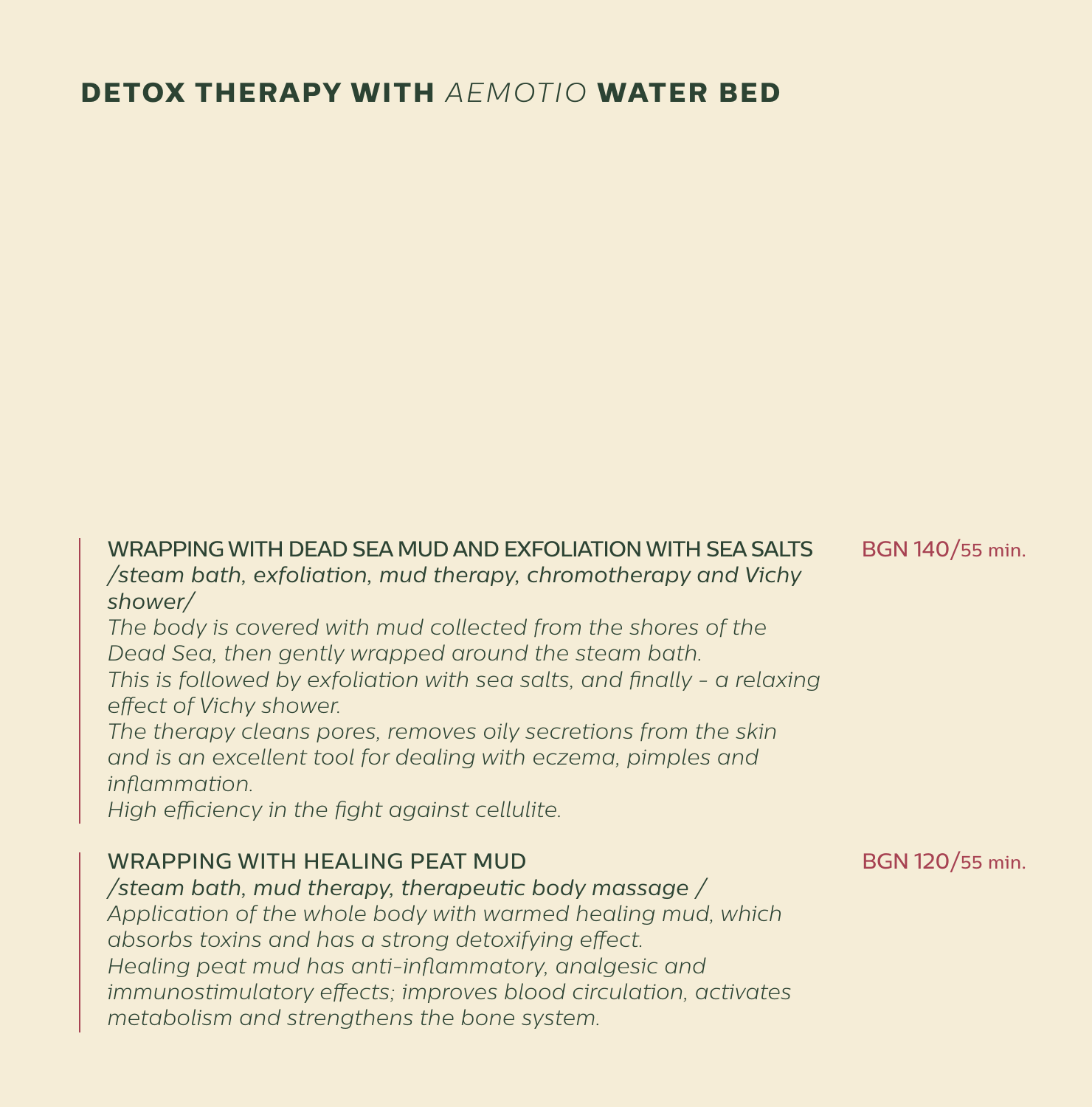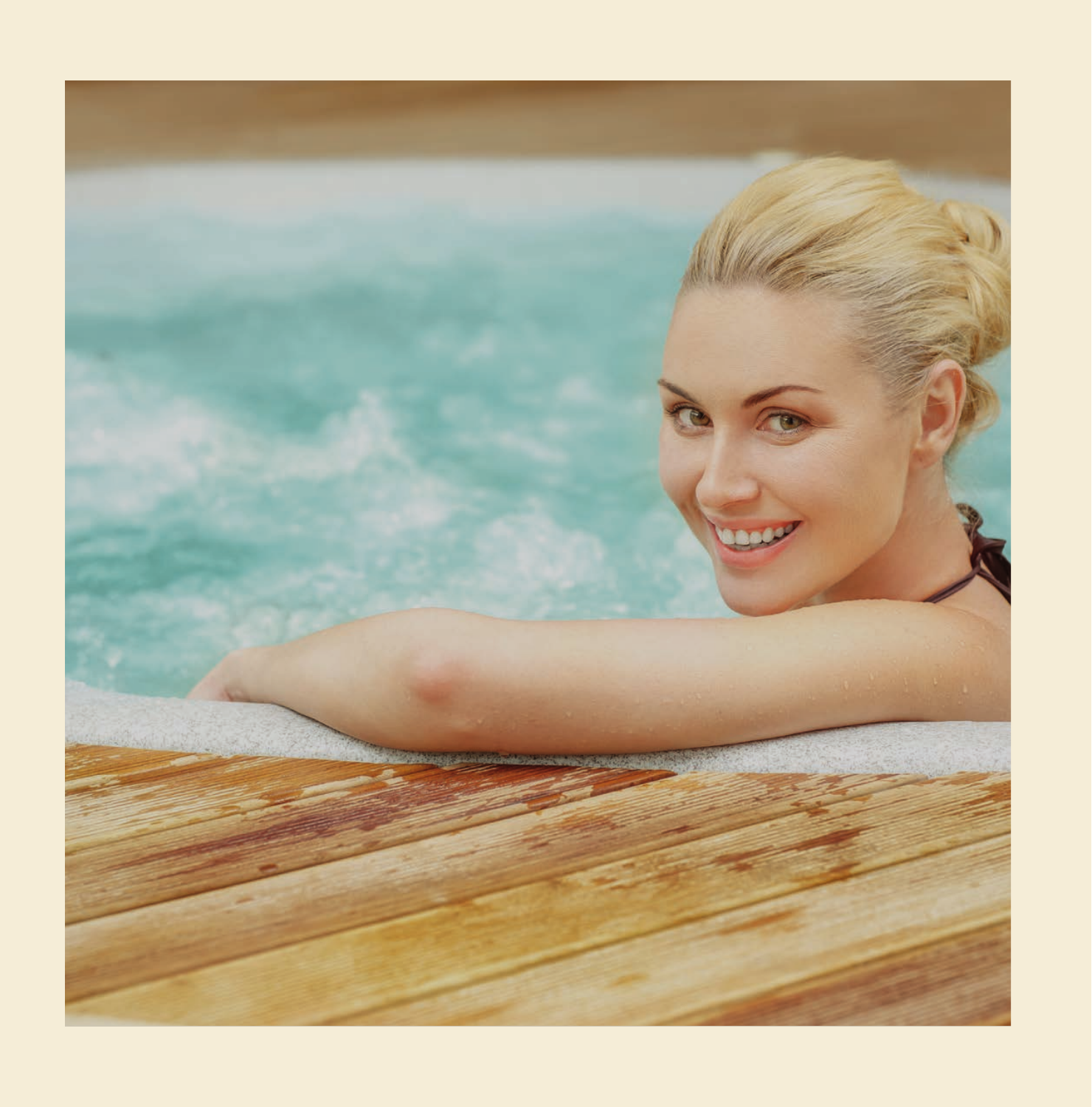## FACIAL BEAUTY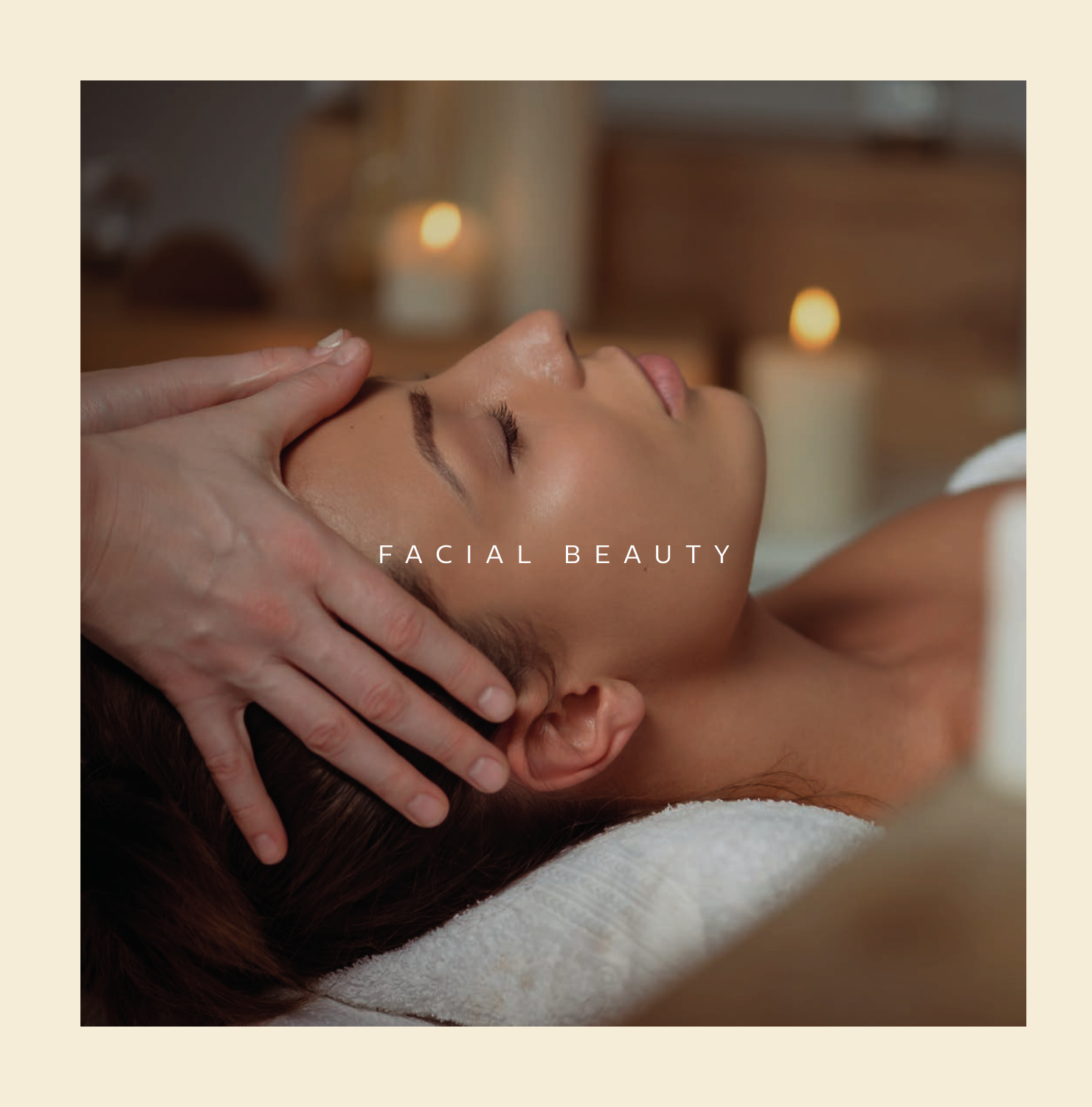## **COSMETIC FACIAL THERAPIES: THALGO - FRANCE**

#### SPIROLINA BUSTER - DETOXIFICATION THERAPY

*Detox therapy for smoothing and prevention of the first wrinkles. Therapy that counteracts the first signs of aging associated with urban lifestyle: pollution, fatigue, stress. Thanks to the fresh exfoliating mask with spirulina and marine magnesium, the skin is detoxified, fine wrinkles are smoothed, the complexion is fresh and radiant.*

#### MOISTURIZING RITUAL THE HEART OF THE OCEAN

*Combining the deep hydrating effect of sea water with the detoxifying effect of trace elements and sea salts, this cosmetic therapy increases hydration levels and restores skin radiance. The procedure begins with a thorough cleansing of the face and neck and exfoliation, followed by a relaxing manual massage. The specific alginate mask with active hydrating serum saturates the skin with hydrating and nourishing active ingredients of marine origin, making it smooth, elastic and dazzling.*

BGN 140/55 min.

BGN 105/55 min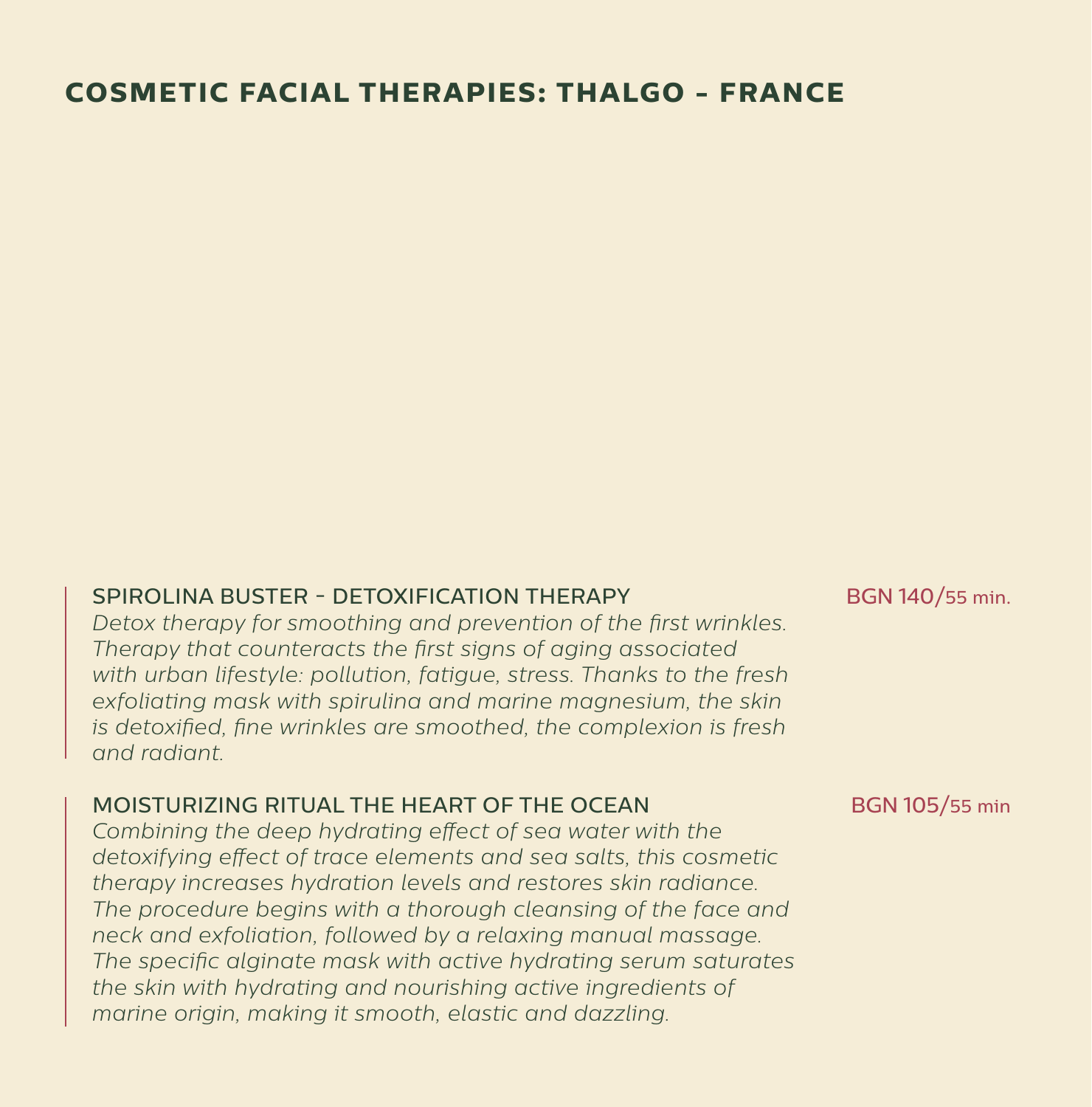## **COSMETIC FACIAL THERAPIES: THALGO - FRANCE**

#### HYALLU-PROCOLLAGEN program

*Cosmetic filler to fill wrinkles and rejuvenate the skin. Thanks to the powerful combination of three types of hyaluronic acid and marine collagen, this extremely effective therapy visibly fills wrinkles and rejuvenates the skin.*

*A trio of cosmetic rollers that perform a specific massage in the area of wrinkles. It acts as a booster for regeneration and visible transformation of the skin.*

#### SILICIUM program

*Super lifting effect, visible wrinkle smoothing and incredible skin glow. The patented formula for dermostimulating massage helps to tighten and smooth the skin, and the combination of two professional masks ensures complete treatment of facial areas: hyaluronic mask to smooth wrinkles around the eyes and forehead and sculpting cryomask with marine silicon for sculpting the oval and lifting. features.*

BGN 145/55 min.

BGN 165/75 min.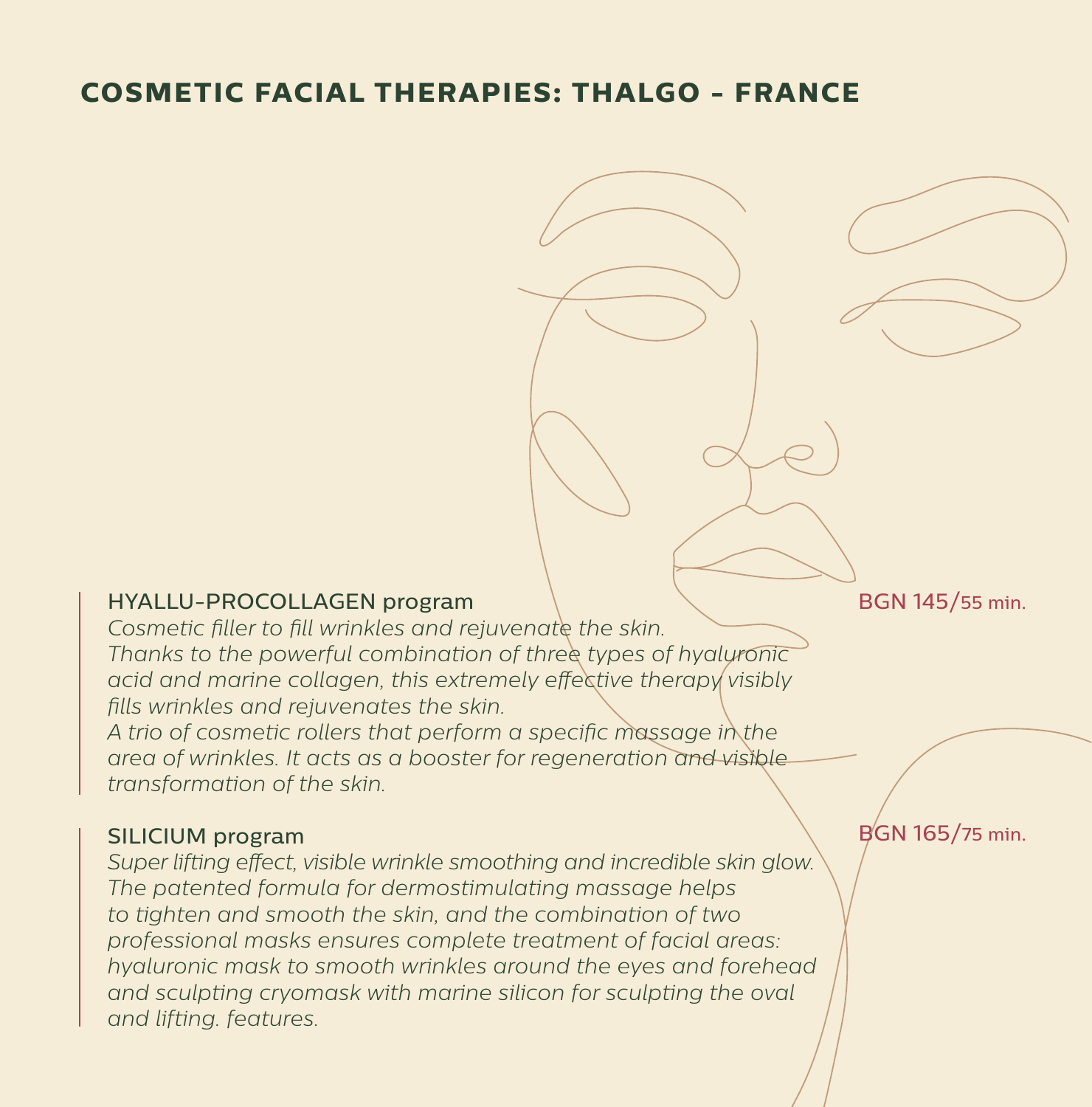## **COSMETIC FACIAL THERAPIES: AKADEMIE - FRANCE**

| <b>ANTI-WRINKLE EYE CONTOUR THERAPY</b><br>The skin around the eye contour is the most delicate and delicate<br>part of the face, which is why it needs special care.<br>The therapy reduces bags, puffiness and dark circles under the eyes.                                                                                 | BGN 89/30 min.         |
|-------------------------------------------------------------------------------------------------------------------------------------------------------------------------------------------------------------------------------------------------------------------------------------------------------------------------------|------------------------|
| <b>THERAPY WITH MANUAL CLEANING</b><br>For fresh, clean and radiant skin.                                                                                                                                                                                                                                                     | <b>BGN 115/55 min.</b> |
| <b>HYALURON</b> program<br>Extremely suitable for very dry, dehydrated and damaged skin.<br>The main ingredient of the therapy is the filling hyaluronic acid<br>a vital molecule for the density of the skin, which provides the<br>supporting function of the epidermis through its ability to attract<br>and retain water. | <b>BGN 115/55 min.</b> |
| <b>ANTI-WRINKLE THERAPY</b><br>Moisturizing therapy for prevention and treatment of the first<br>wrinkles, suitable for all skin types.                                                                                                                                                                                       | <b>BGN 115/55 min.</b> |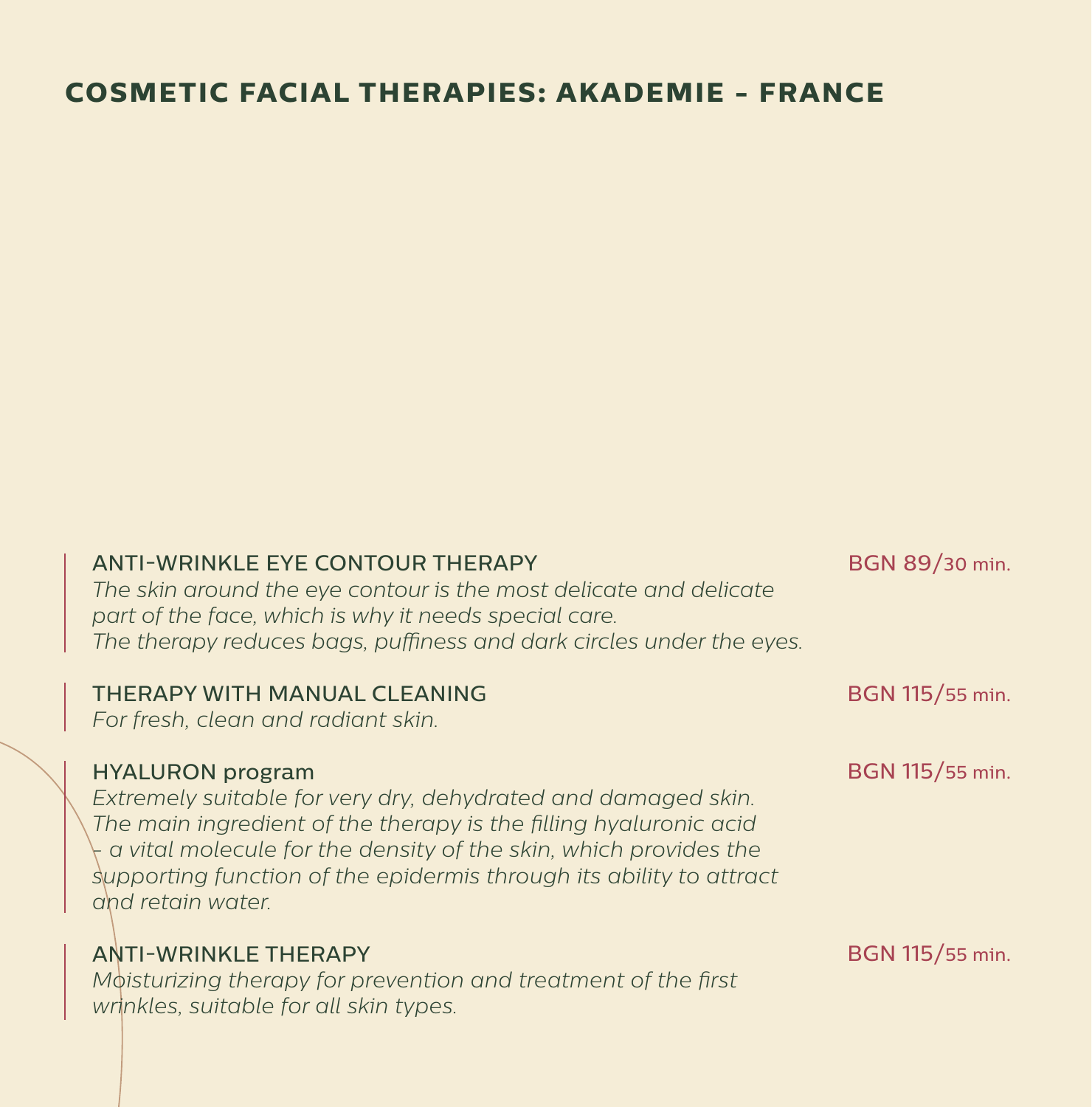## **COSMETIC FACIAL THERAPIES: AKADEMIE - FRANCE**

#### THERAPY FOR HYDRATION AND NOURISHMENT *A unique facial ritual that softens and hydrates the skin in depth. Reduces stress, relaxes and removes tension from the face, restores and nourishes the skin, while maintaining its natural levels of hydration.* THERAPY FOR MEN *Soothes dehydrated skin, restoring the natural water balance and eliminating the unpleasant feeling of tightness and discomfort.* HYDRATION PROGRAM + RADIO FREQUENCY LIFTING BGN 115/55 min. BGN 115/55 min. BGN 120/55 min.

*Complex therapy - the latest innovation in non-surgical, safe and painless treatment of sagging skin in the face for instant lifting effect and intensive hydration. Long lasting visible effect!*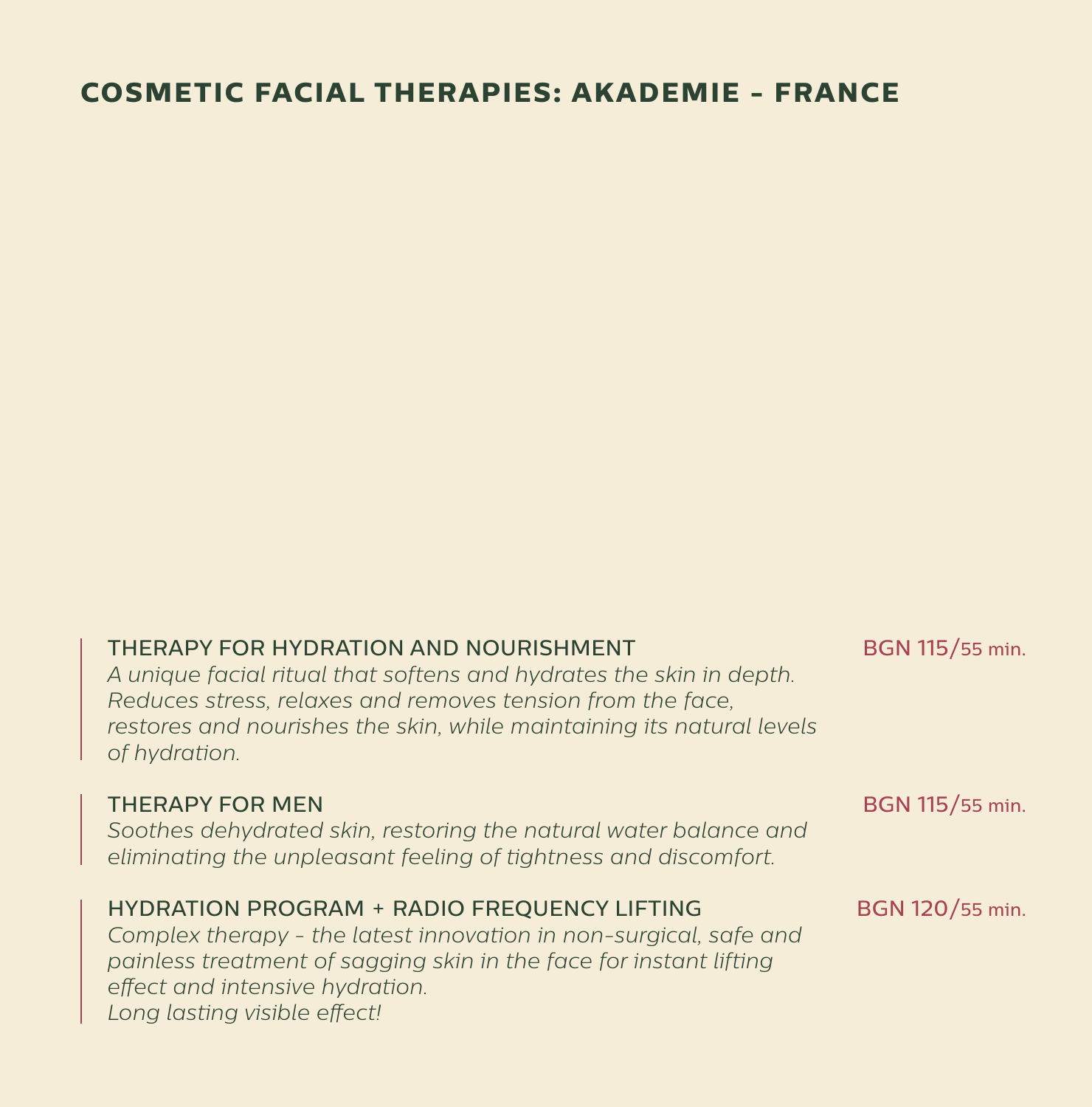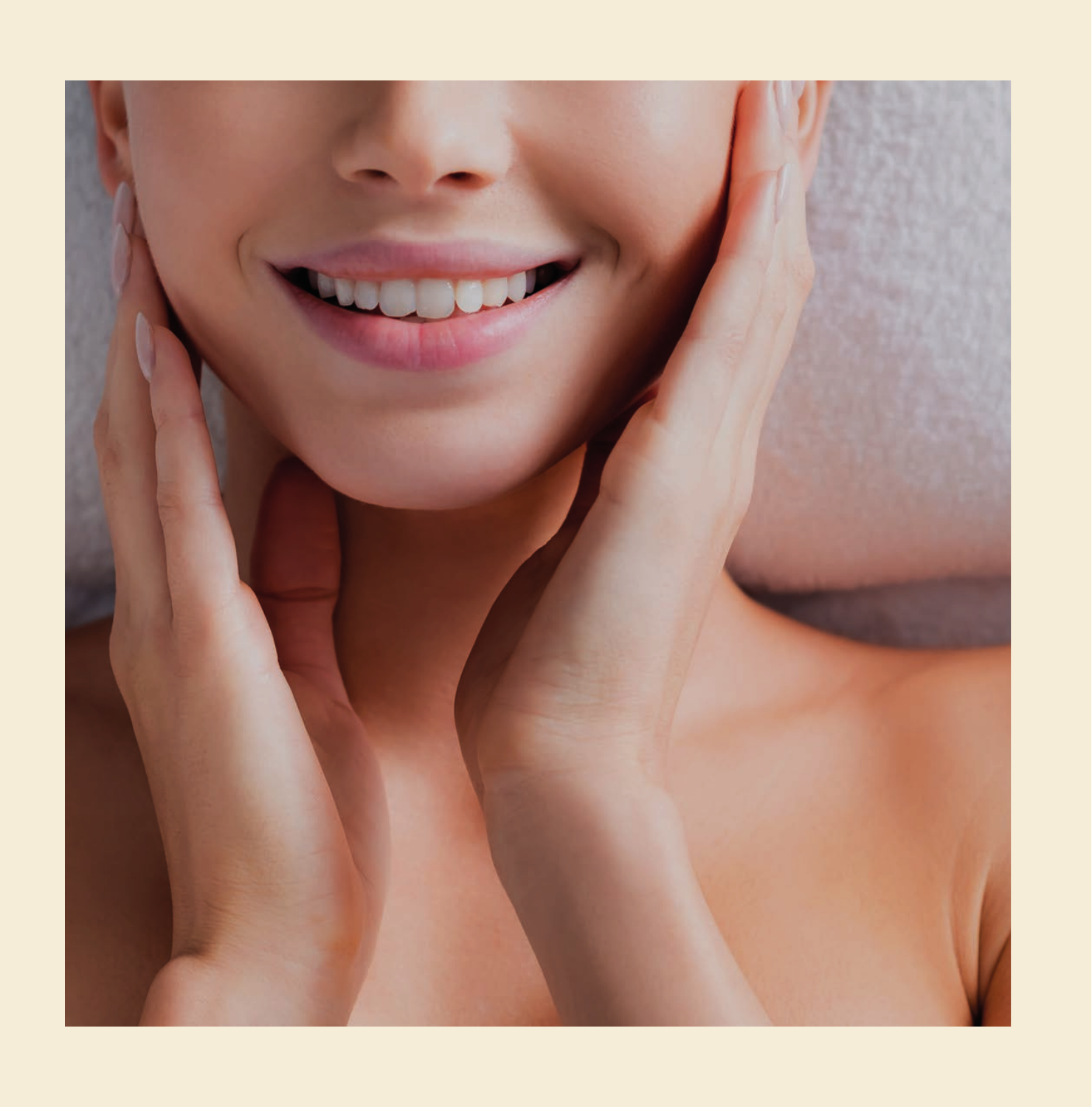## **COSMETIC FACIAL THERAPIES WITH INTRACEUTICALS**

The procedures are popular in Hollywood and are used by Madonna and other world stars. The INTRACEUTICALS device produces pure oxygen, through which serums developed with the help of nanotechnology are injected into the skin.

#### REJUVENATE - PROCEDURE FOR DEEP HYDRATION AND REJUVENATION

*The rejuvenating serum, which contains a special lightweight molecule of hyaluronic acid in combination with vitamins and powerful antioxidants, causes instant hydration of the skin, which is manifested by visible firmness, smoothing of fine wrinkles, lifting effect of facial contours and overall skin radiance.*

#### OPULENCE - WHITENING THERAPY

*Represents oxygen penetration into the dermis with active whitening ingredients. The therapy has a hydrating effect, affects the pigmentation in depth and provides a visible result.*

#### ATOXELENE - UNIQUE LIFTING THERAPY

*Visibly smoothes fine and deeper wrinkles, softening facial lines and giving a youthful look.*

#### VITAMIN A + BOOSTER

*Regenerative therapy The serum improves uneven texture and deep wrinkles, stimulates the production of collagen and elastin, softens the skin, helps clean it and unclog pores, so it works well in removing pimples. It has antioxidant properties and protects against free radicals.*

BGN 210/55 min.

BGN 220/55 min.

BGN 210/55 min.

BGN 210/55 min.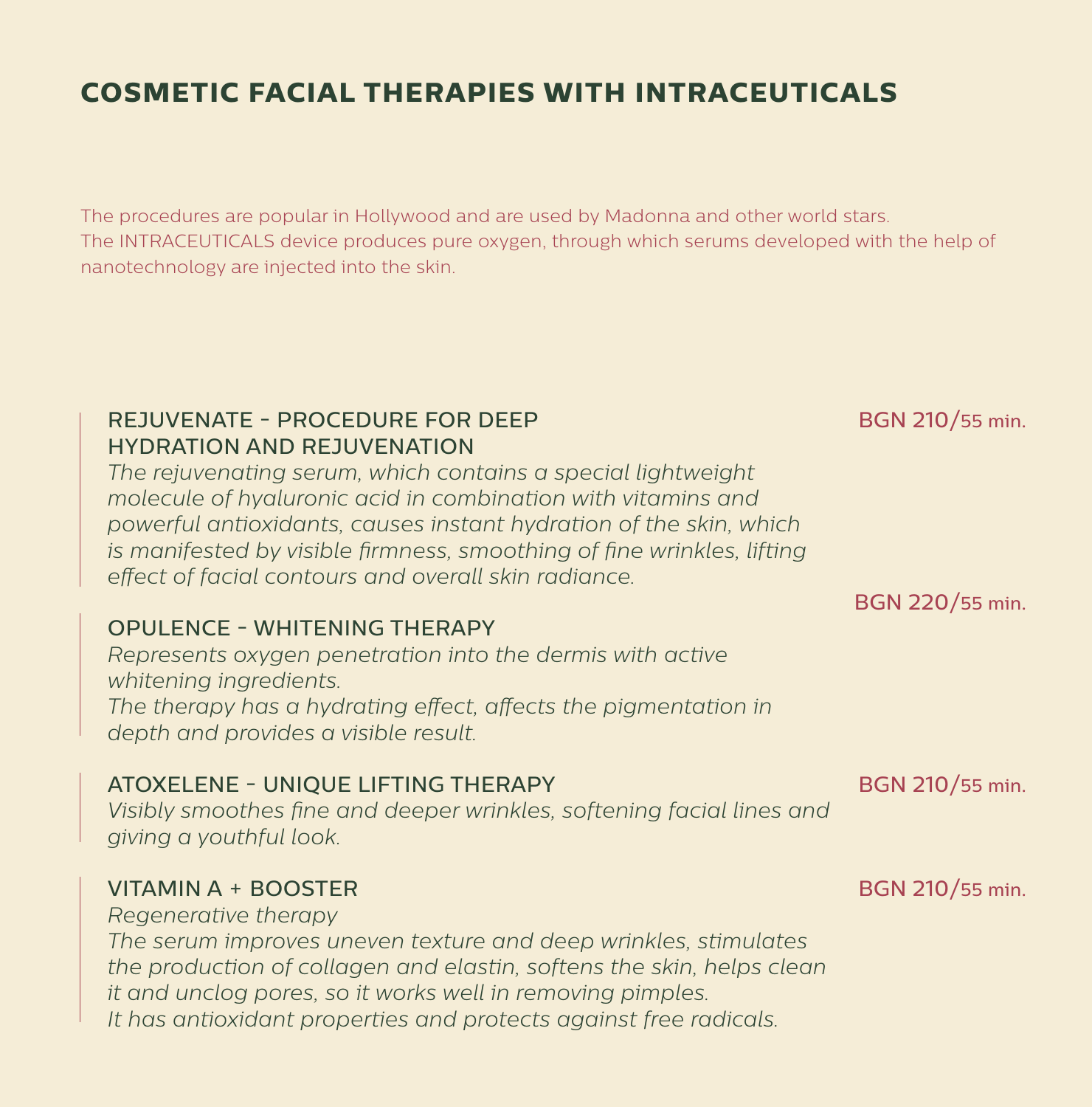## **COSMETIC FACIAL THERAPIES WITH INTRACEUTICALS**

#### VITAMIN C + BOOSTER

*Protective therapy for the skin Super antioxidant, with the help of which a radiant and rejuvenating effect is achieved. The three synergistic forms of vitamin C help to smooth, strengthen and protect the skin. Vitamin C also helps to soften the skin.*

#### COLLAGEN + BOOSTER

*Rehabilitation therapy Provides a powerful cocktail of peptides that stimulate the production of collagen and elastin. Newly synthesized collagen restores, rejuvenates and replenishes skin volume.*

#### ANTIOXIDANT + BOOSTER

*Balancing therapy*

*Revitalizes and balances stressed skin with its extremely powerful natural ingredients - antioxidants.*

*Suitable for removing visible puffiness and dark circles around the eyes. Active antioxidant that effectively supports the skin undergoing the aging process: preserves its elasticity, as it keeps lipids and collagen fibers from oxidizing and destroying.*

*Protects the skin from external influences and premature aging.*

BGN 210/55 min.



BGN 210/55 min.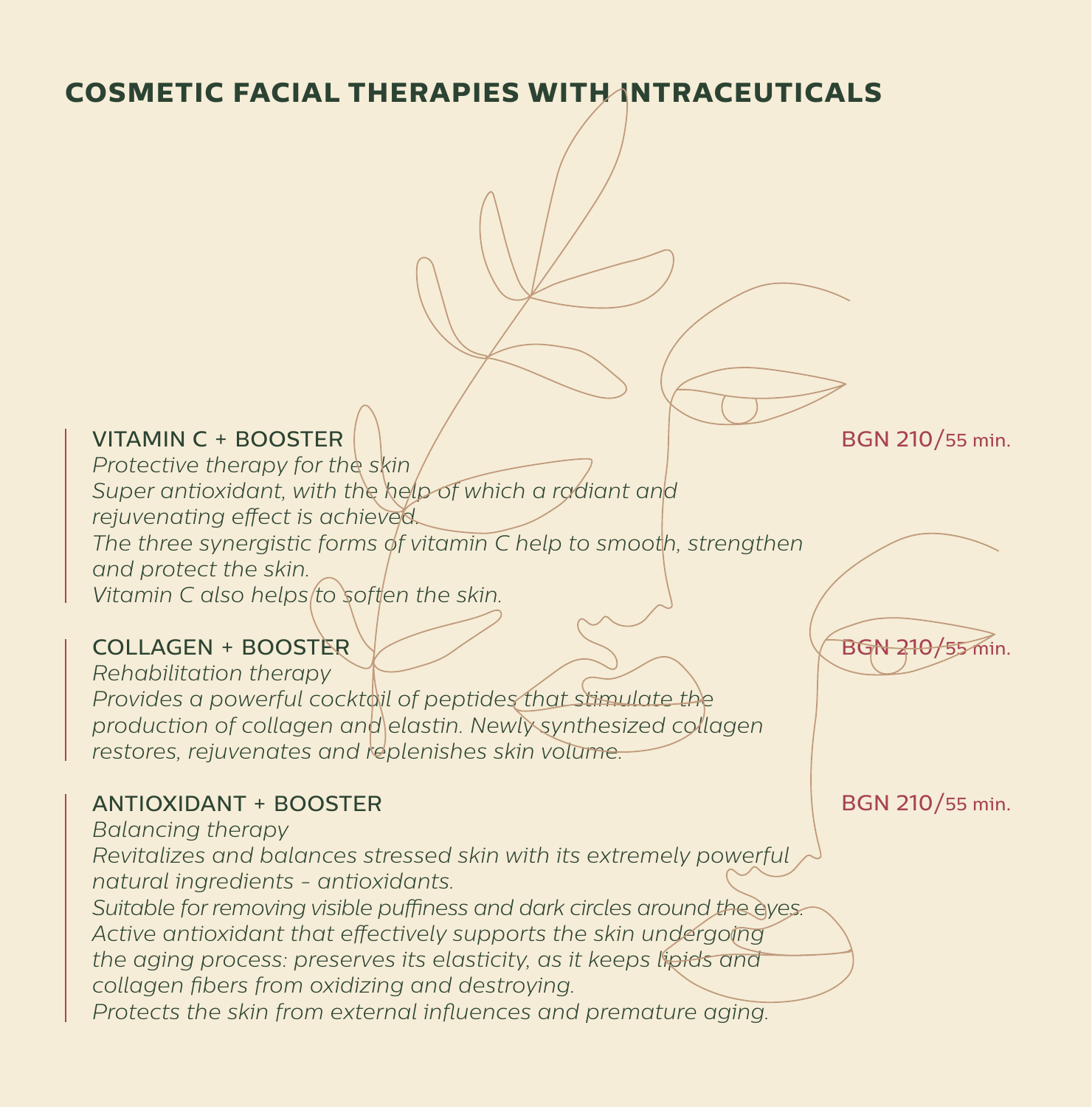## **INTRACEUTICALS PACKAGE OFFERS**

#### ANGEL PERSON

For prevention of fine wrinkles, hydration and smoothing

- $\rightarrow$  REJUVENATE for deep hydration and nourishment
- › ATOXELENE a unique lifting therapy
- › Vitamin C + booster protective therapy

#### NEW LIFE

Designed for ages 40+ with lifting effect

- $\rightarrow$  REJUVENATE for deep hydration and nourishment
- › ATOXELENE a unique lifting therapy
- $\rightarrow$  Vitamin A + booster regenerative therapy
- › Collagen + booster restorative therapy

#### PHOENIX

Designed for mature skin with a stronger lifting effect, removes imperfections, smoothes and tones

- $\rightarrow$  REJUVENATE for deep hydration and nourishment
- $\rightarrow$  ATOXELENE a unique lifting therapy
- › Collagen + booster restorative therapy
- $\rightarrow$  Vitamin C + booster protective therapy

BGN 880

BGN 550

 $\overline{6}$ GN 700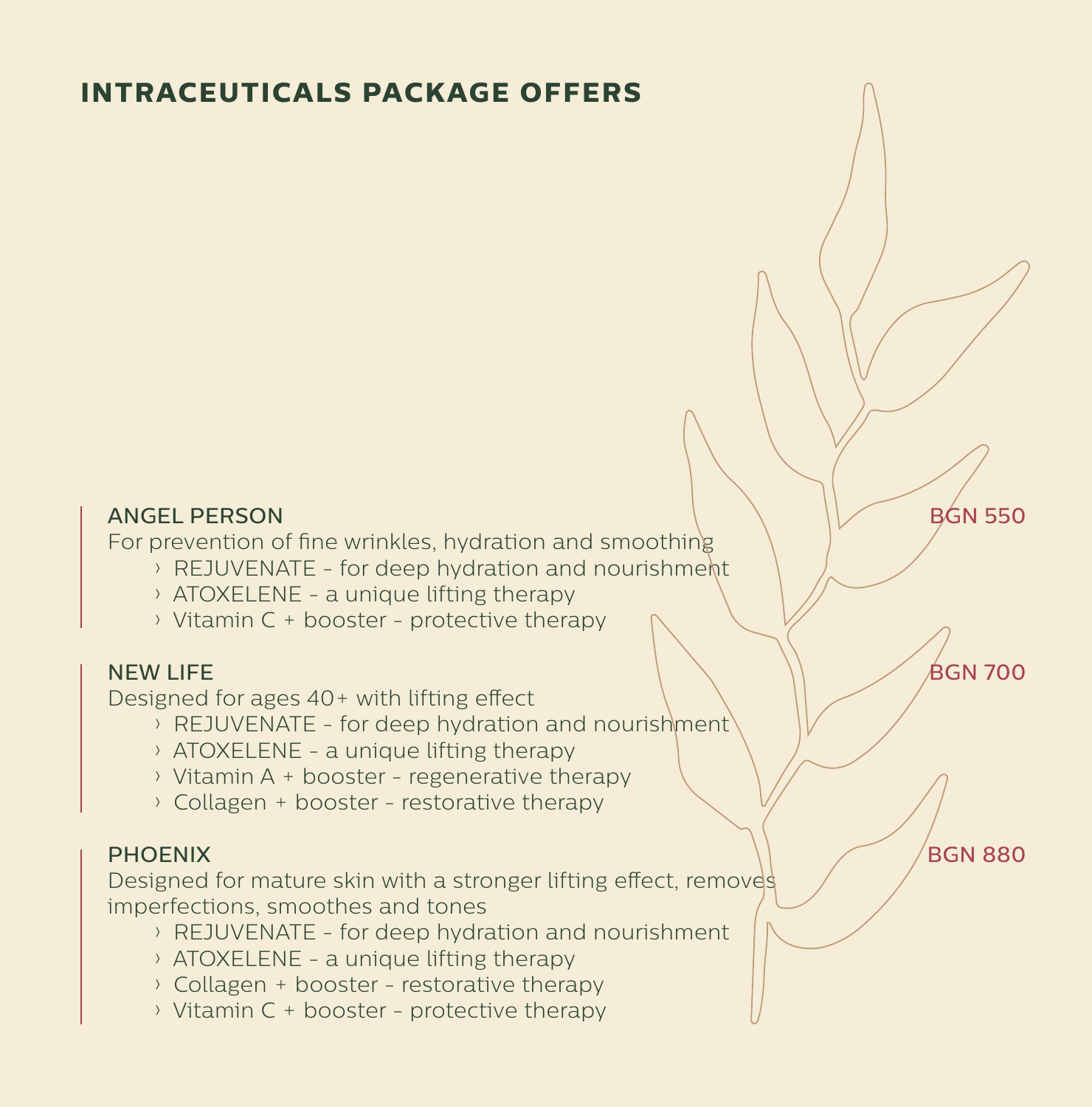## **SPECIAL FACE THERAPIES**

#### Ultrasonic facial peeling

*Removes the top layer of dead cells and minimizes the signs of aging - pigment spots, wrinkles and dehydration.*

#### Radiofrequency facelift

*It is a high-frequency radio wave that penetrates the skin and causes warming of collagen fibers, which in turn activates them and leads to thickening and reduction of wrinkles. The skin is smoothed, tightens and regains its elasticity. Improves blood circulation.*

BGN 45/20 min.

BGN 55/25 min.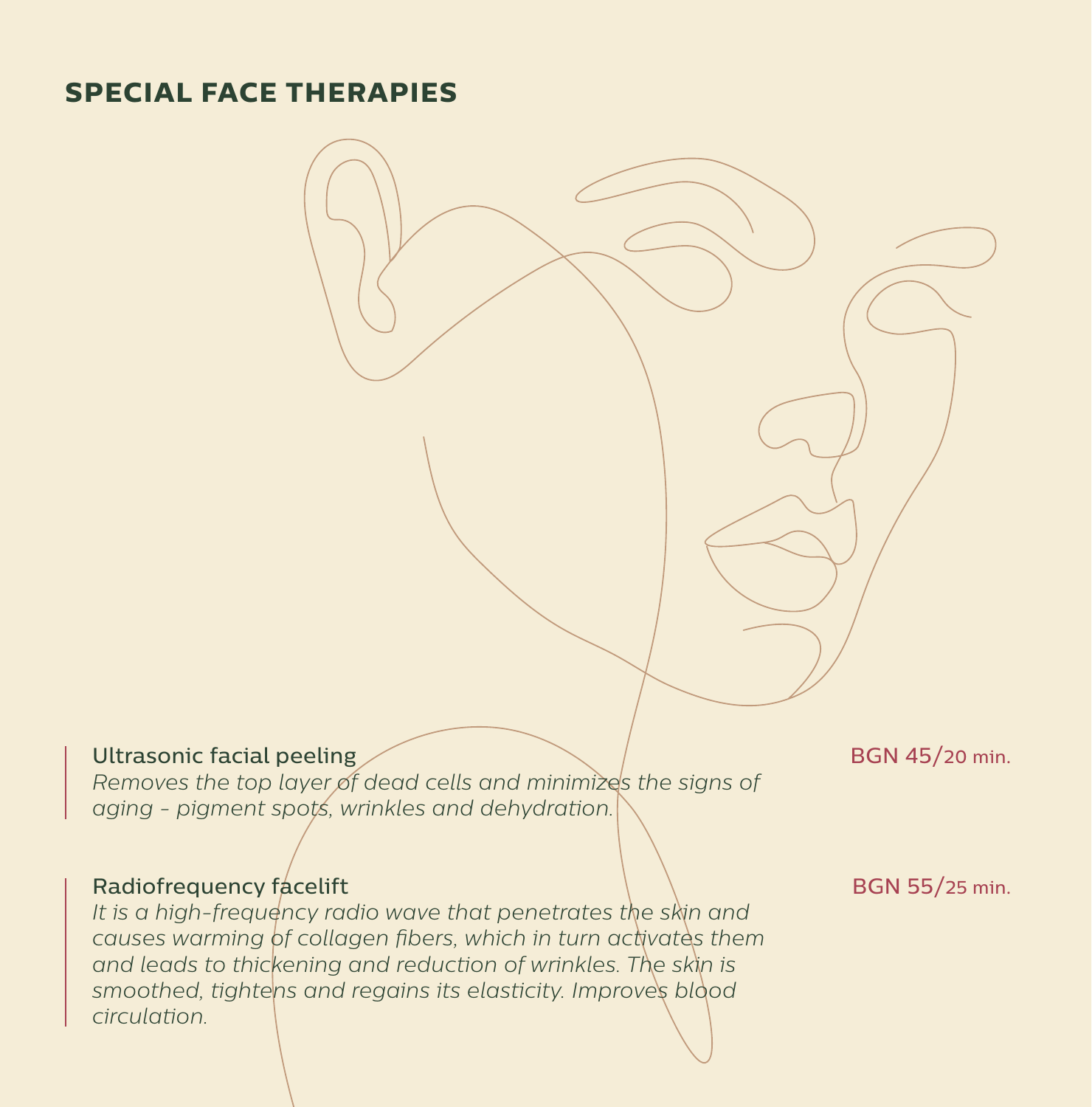## OTHER THERAPIES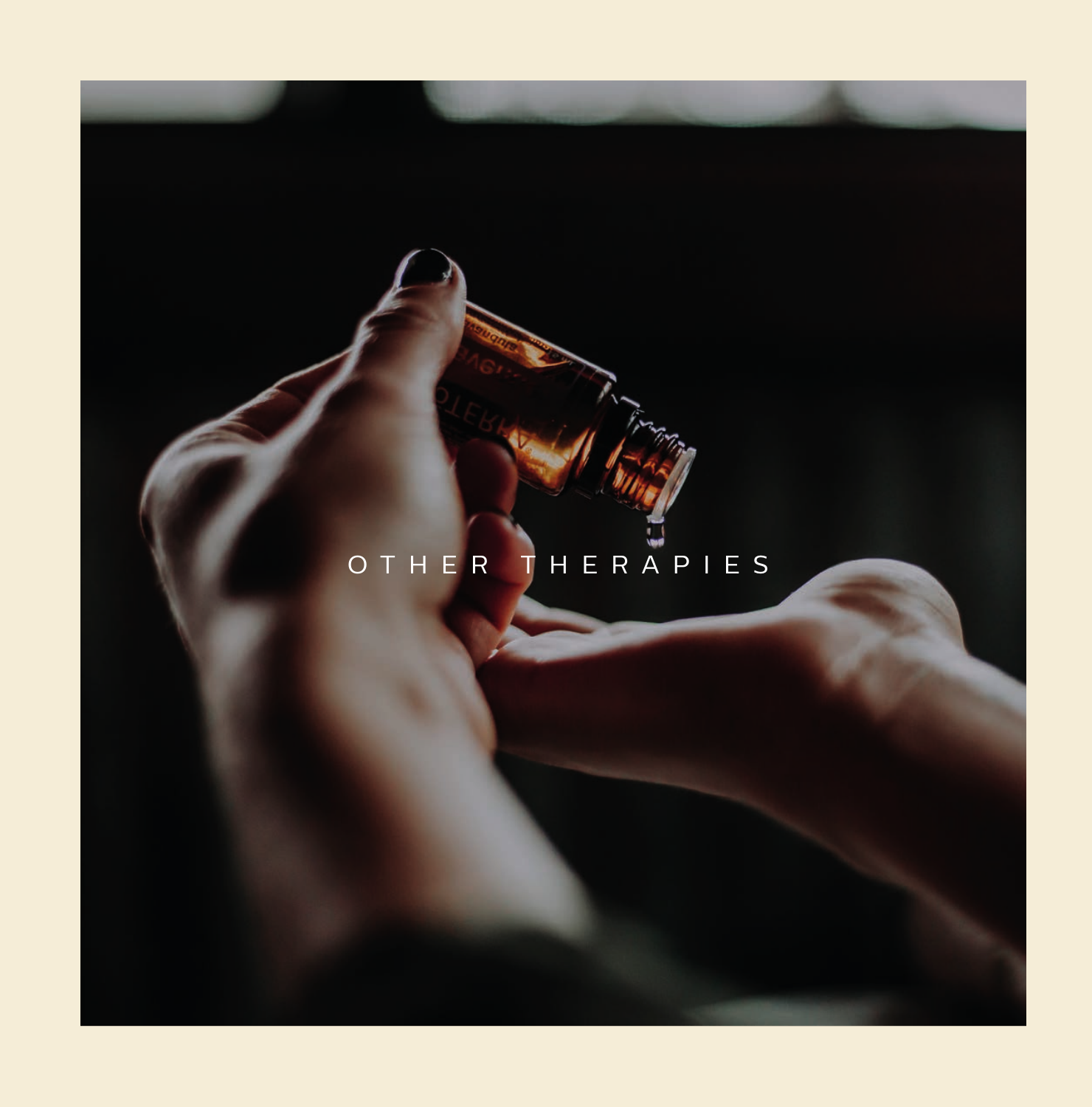## **OTHER THERAPIES**

# Fish spa

*Rufa fish are distinguished by their ability to remove diseased and dead epithelial cells from human skin. The saliva of these fish contains a special enzyme dithranol, which has a beneficial effect on the skin, making it remarkably smooth.*

#### DETENSOR therapy

*The Detenzor system was developed by Prof. Leonard Kinline after more than 10 years of clinical trials.*

*The client lies for 40 minutes on a special mattress in three parts, which affects both the vertebrae of the spine, which expand, and the muscles. Eliminates back and lower back pain with guaranteed long-lasting effect.*

*The procedure is performed in the hotel room or while the client is undergoing a cosmetic procedure at the spa.*

#### SOLARIUM

*For an even complexion throughout the year.*

**BGN 29/**20 min.

**BGN 35/**40 min.

**BGN 15/**4 min.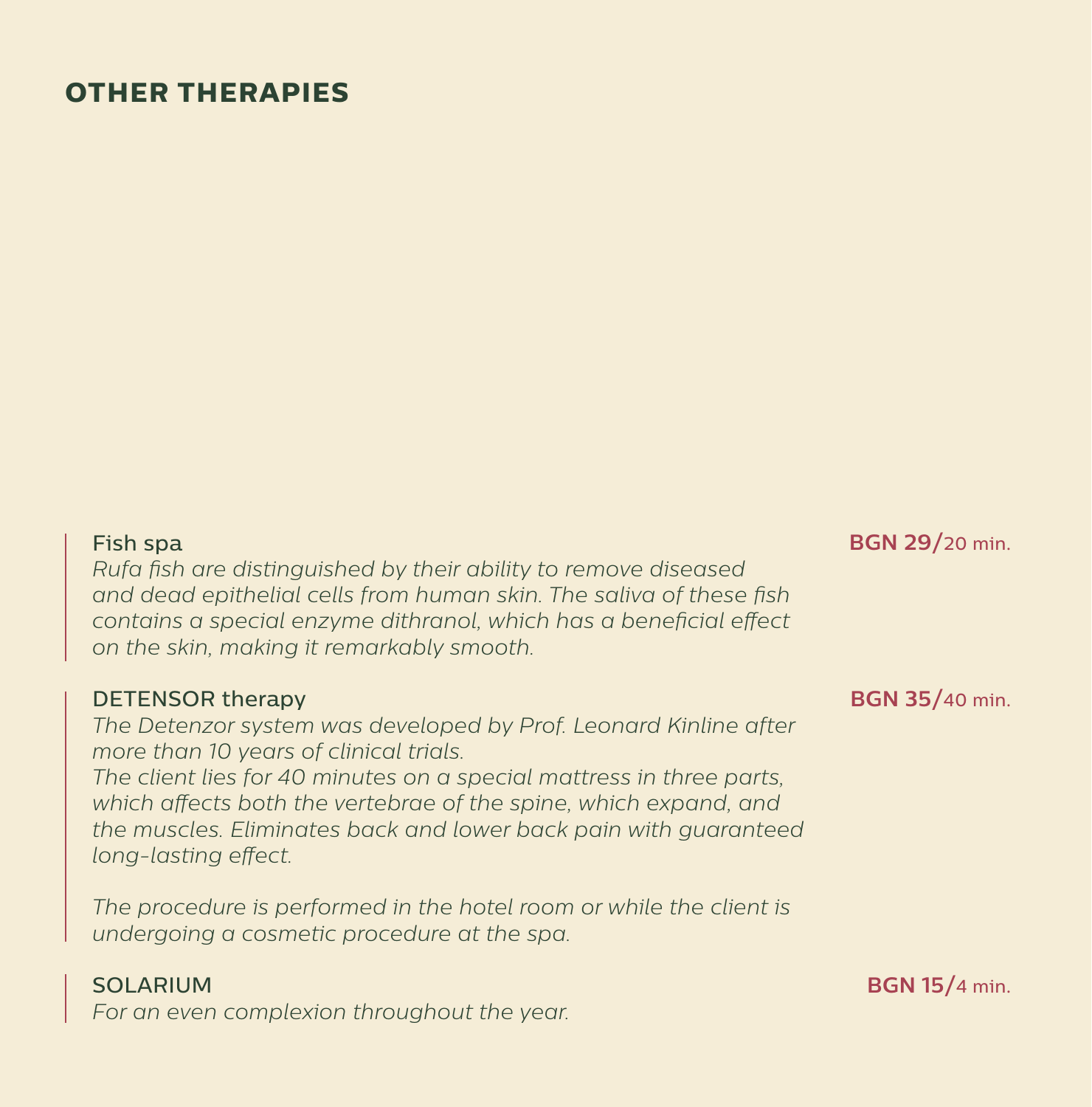## **METRIC-RHYTHM THERAPY**

The therapy is performed with the German MRT ("MariTe") device, which vibrates with a frequency of 8-12 hertz.

The procedure is a proven effective and harmless method of treatment and prevention. By mechanical vibration, which is in sync with the vibrations of the human cell, it acts on the cell nucleus, helping to restore its normal balance.

The therapy is applicable both locally, only on certain parts of the body (head, face and neck, legs, back, abdomen), and complex, on the whole body.

#### Benefits:

- Eliminates acute and chronic pain in stretched muscle fibers, migraines, edema, hematomas, helps with problems with lymphatic circulation and postoperative conditions.

- Improves skin elasticity, regulates local muscle spasms, improves joint mobility and nerve regeneration, has a beneficial effect on discopathy, disc herniation, plexitis, osteoporosis and radiculitis.

#### MARITE - WHOLE BODY *Complex action.*

#### MARITE - BACK

*Supports the healing process and improves the condition of: discopathy, spinal deformities, osteoporosis, radiculitis, low and high blood pressure, Bechterew's disease, thorns, diabetes, plexitis, back and lower back pain, respiratory diseases, Parkinson's disease.*

#### MARITE - LEGS

*Supports the healing process and improves the condition of: paralysis, cellulite, neuralgia, muscle cramps, fractures, lymphatic stagnation, horsefoot, flat feet, phantom pain, immobilization, postoperative recovery, edema and varicose veins.*

**BGN 125/**85 min.

**BGN 65/**30 min.

**BGN 65/**30 min.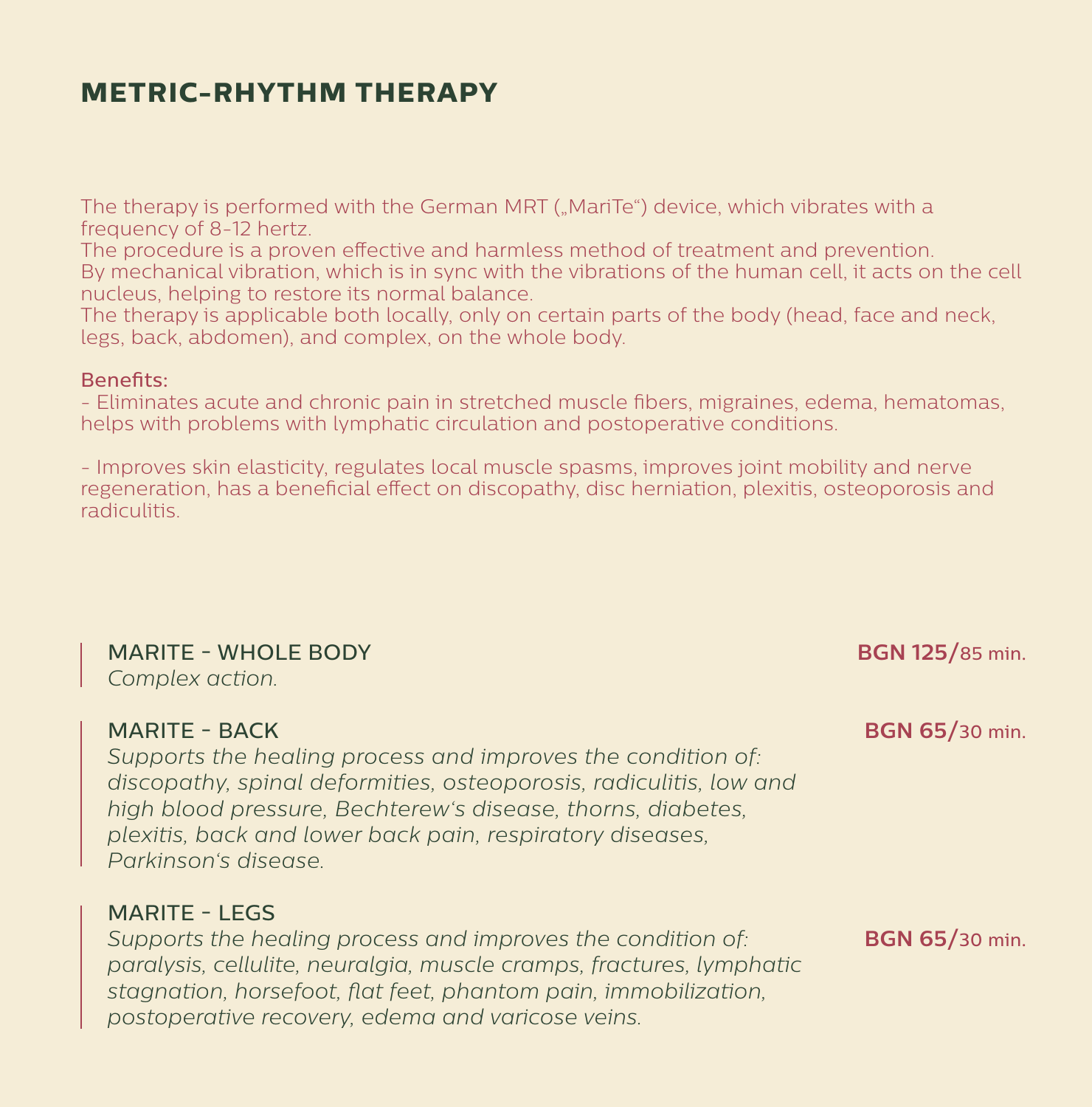## **MARITE - COLLAR**

*Supports the healing process and improves the condition of: insomnia, high and low blood pressure, plexitis, neuritis, stiffness, stiffness of the neck muscles, hives and bursitis.* **BGN 55/**25 min.

## **LYMPHATIC DRAINAGE**

*The procedure is performed with a specialized professional device. The lymphatic system has the difficult task of removing from the body all waste products of cellular metabolism. She does not have a heart to support her circulation, so she does only seven full cycles in a day.*

*Take care of yourself with our latest generation lymphatic drainage device, which will reduce weight and fatigue in the legs, reduce swelling, remove retained fluids and toxins and have a beneficial effect in the fight against cellulite.*

*Good lymphatic circulation improves tissue nutrition at the cellular level, increases tone and causes a surge of energy.*

| <b>LYMPHATIC DRAINAGE</b>                                                                        | <b>BGN 55/40 min.</b> |
|--------------------------------------------------------------------------------------------------|-----------------------|
| <b>PACKAGE OF 3 LYMPHATIC DRAINAGE PROCEDURES</b>                                                | <b>BGN 130</b>        |
| <b>SILHOUETTE PACKAGE</b><br>/ 2 lymphatic drainage procedures + anti-cellulite massage /        | <b>BGN 145</b>        |
| <b>SILGAE PACKAGE</b><br>/2 procedures lymphatic drainage + water bed with micronized<br>algae / | <b>BGN 190</b>        |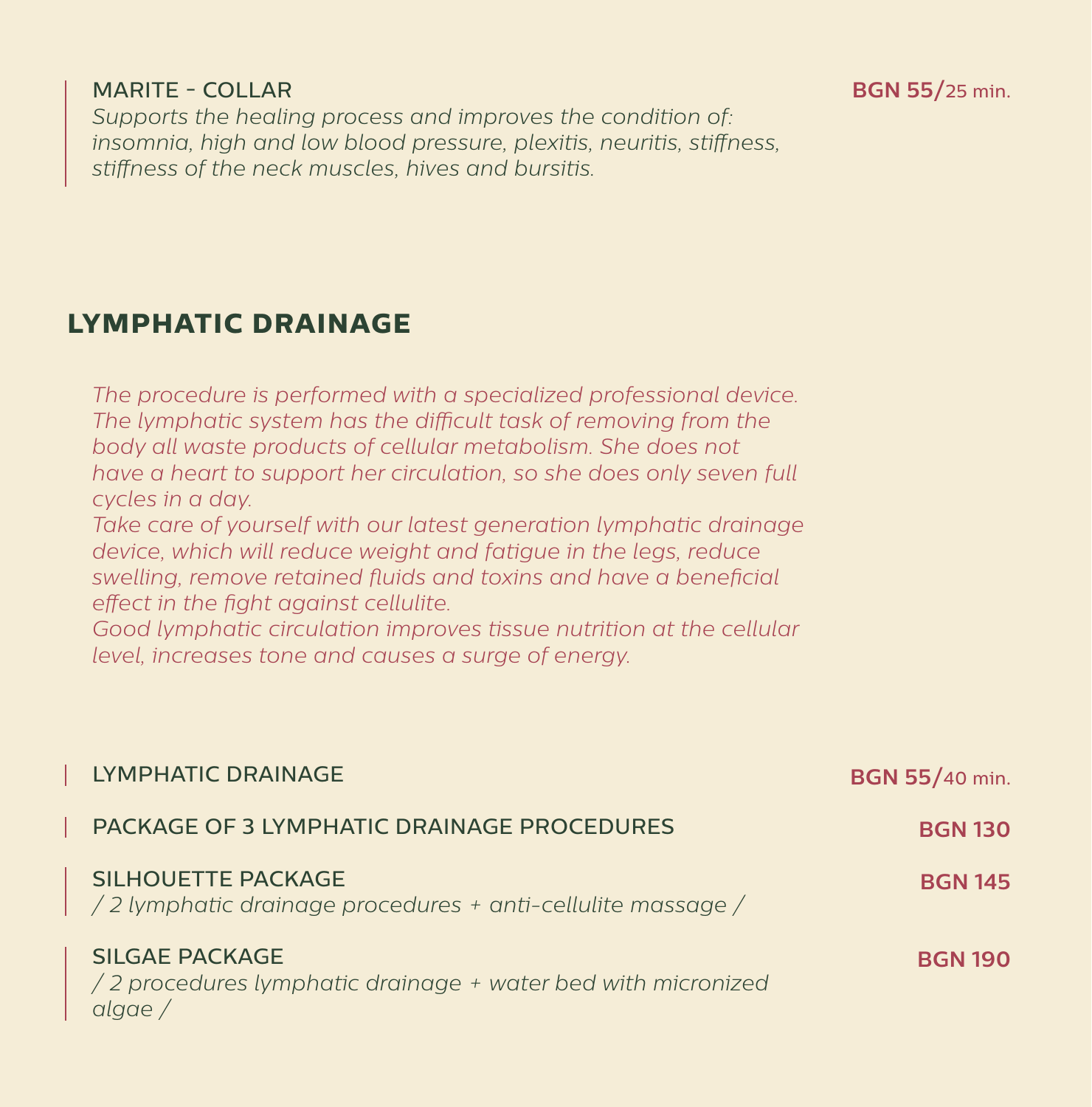## **MANICURE**

|                 | <b>CLASSIC MANICURE</b>           | <b>BGN 35</b> |  |  |
|-----------------|-----------------------------------|---------------|--|--|
|                 | <b>EXPRESS MANICURE</b>           | <b>BGN 20</b> |  |  |
|                 | <b>CHILDREN'S MANICURE</b>        | <b>BGN 15</b> |  |  |
|                 | <b>VARNISH</b>                    | <b>BGN 20</b> |  |  |
|                 | APPLYING GEL ON A NATURAL NAIL    | <b>BGN 70</b> |  |  |
|                 | <b>MANICURE + SPIKES</b>          | <b>BGN 65</b> |  |  |
|                 | <b>SHILAK</b>                     | <b>BGN 30</b> |  |  |
|                 | <b>REMOVAL OF SPIKES</b>          | <b>BGN 15</b> |  |  |
|                 | <b>PARAFFIN THERAPY FOR HANDS</b> | <b>BGN 40</b> |  |  |
| <b>PEDICURE</b> |                                   |               |  |  |
|                 | CLASSIC PEDICURE                  | <b>BGN 50</b> |  |  |
|                 | <b>EXPRESS PEDICURE</b>           | <b>BGN 25</b> |  |  |
|                 | <b>POLISHING OF STEPS</b>         | <b>BGN 15</b> |  |  |
|                 | <b>PEDICURE + SPIKES</b>          | <b>BGN 80</b> |  |  |
|                 | <b>SHILAK</b>                     | <b>BGN 30</b> |  |  |
|                 | <b>REMOVAL OF SPIKES</b>          | <b>BGN 15</b> |  |  |
|                 | <b>PARAFFIN THERAPY</b>           | <b>BGN 40</b> |  |  |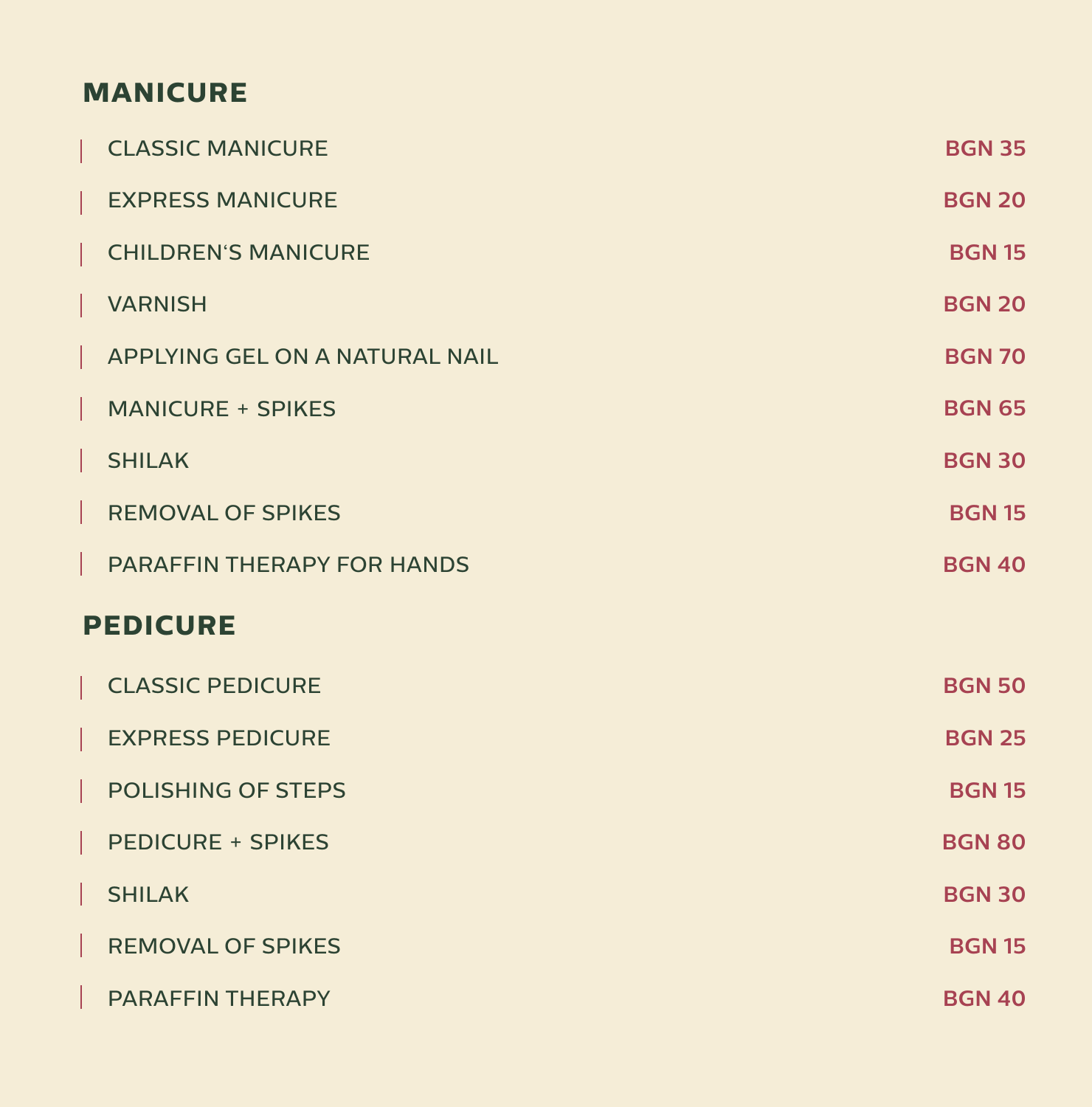## MANICURE & PEDICURE